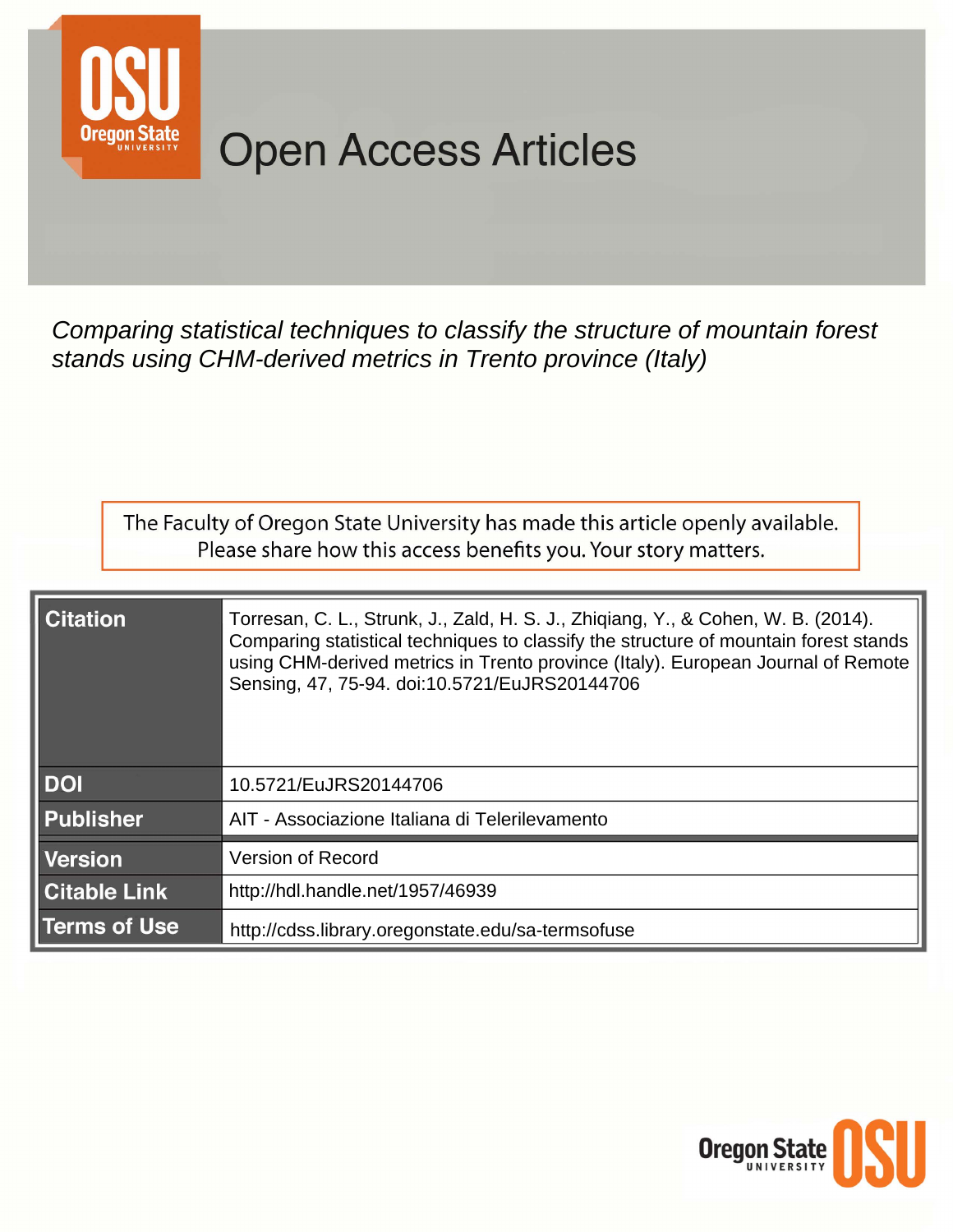

**European Journal of Remote Sensing** An official journal of the Italian Society of Remote Sensing





# **Comparing statistical techniques to classify the structure of mountain forest stands using CHM-derived metrics in Trento province (Italy)**

**Chiara Torresan1 \*, Jacob Strunk2 , Harold S.J. Zald3 , Yang Zhiqiang3 and Warren B. Cohen3**

1 Department for Innovation in Biological, Agro-food and Forest Systems, University of Tuscia, Viterbo, Italy, 2 Department of Forest Engineering, Resources and Management, College of Forestry, Oregon State University, 204 Peavy Hall, Corvallis, OR 97331, USA 3 U.S.D.A. Forest Service, Pacific Northwest Research Station, 3200 SW Jefferson Way, Corvallis, OR 97731, USA \*Corresponding author, e-mail address: chiara.torresan@entecra.it

#### **Abstract**

In some cases a canopy height model (CHM) is the only available source of forest height information. For these cases it is important to understand the predictive power of CHM data for forest attributes. In this study we examined the use of lidar-derived CHM metrics to predict forest structure classes according to the amount of basal area present in understory, midstory, and overstory trees. We evaluated two approaches to predict sizebased forest classifications: in the first, we attempted supervised classification with both linear discriminant analysis (LDA) and random forest (RF); in the second, we predicted basal areas of lower, mid, and upper canopy trees from CHM-derived variables by *k*-nearest neighbour imputation (*k*-NN) and parametric regression, and then classified observations based on their predicted basal areas. We used leave-one-out cross-validation to evaluate our ability to predict forest structure classes from CHM data and in the case of prediction-based classification approach we look at the performances in predicting basal area. The strategies proved moderately successful with a best overall classification accuracy of 41% in the case of LDA. In general, we were most successful in predicting the basal areas of small and large trees (R2 respectively of 71% and 69% in the case of *k*-NN imputation).

**Keywords:** forest structure, lidar, linear discriminant analysis, random forests, k-nearest neighbour imputation, parametric regression.

#### **Introduction**

Forest structure analysis and characterization is part of most forest planning processes for sustainable forest management and is of special interest from a silvicultural point of view. Knowledge about current forest structural conditions is crucial to understanding the specific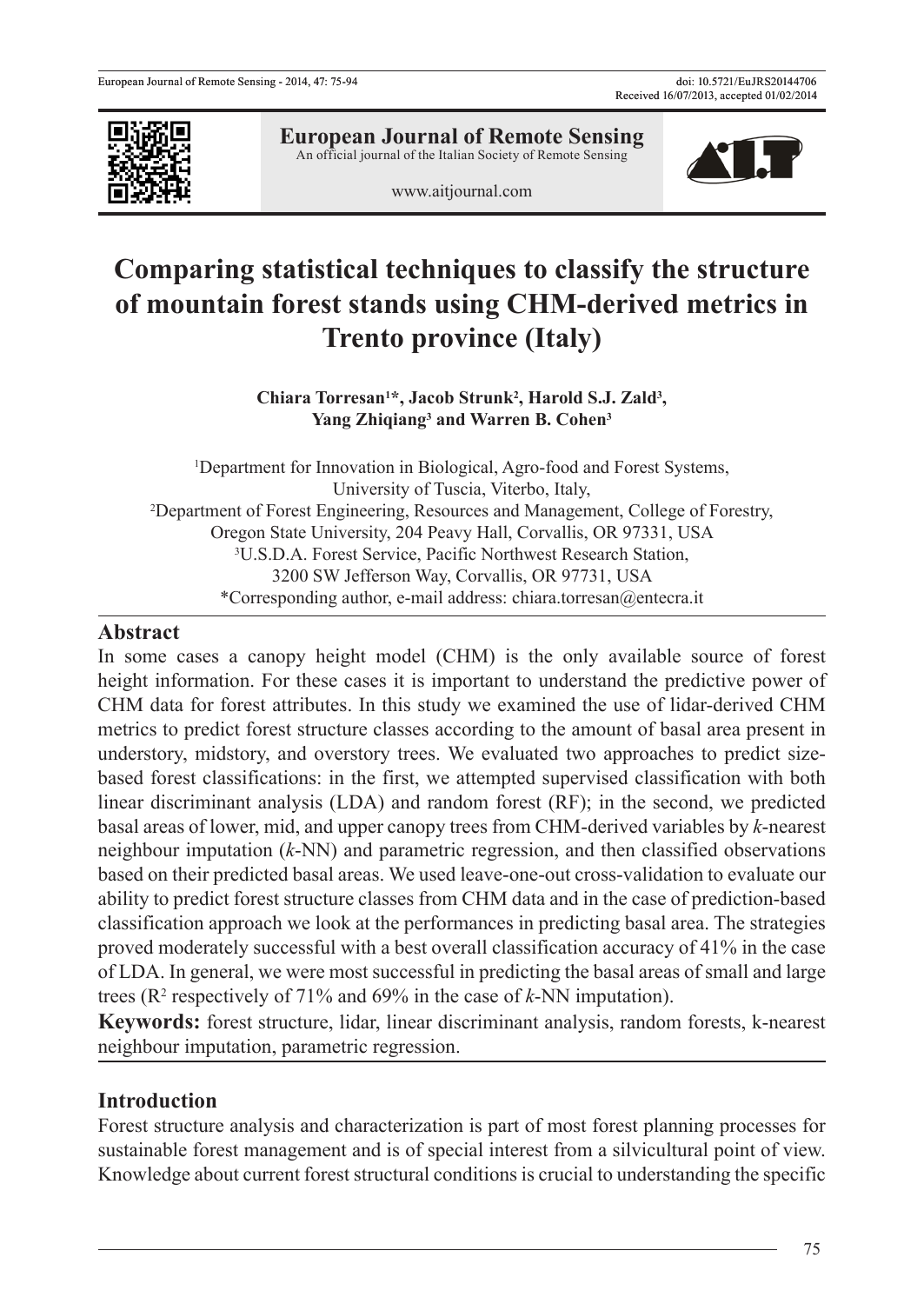silvicultural prescriptions necessary to meet management objectives for forest attributes such as biomass, wildlife habitat, and species diversity.

The distribution of basal area in size classes allows forest managers to quantify the current structure and condition of forest stands and predict how this may change over time, and consequently to take management-decision [Ancel et al., 1999; Scrinzi et al., 2011].

Forest structure directly affect the capacity of stands to provide market products (i.e. wood) and no-market products (i.e. ecosystems services, including soil conservation and carbon sequestration), moreover forest structure contribute to the conservation of biological diversity [Staudhammer and LeMay, 2001].

Lidar, as an active remote sensing technology, has been used in many studies to describe and estimate forest structure in three-dimensions: lidar data for forestry applications involves processing the raw point cloud to compute a wide range of vegetation metrics to predict and map many aspects of forest composition and structure, including basal area [Næsset, 1997; Means et al., 1999; Dubayak et al., 2000; Means et al., 2000; Næsset, 2002; Andersen et al., 2003; Zimble et al., 2003; Riaño et al., 2004; Maltamo et al., 2005; Barilotti et al., 2007; Travaglini et al., 2007; Heurich and Thoma, 2008; Ferraz et al., 2012, Alberti et al., 2013]. There are times that the original raw lidar point cloud may be not available, in particular when lidar data are collected for other non-forestry purposes, and only the Digital Terrain Model (DTM) and Digital Surface Model (DSM) are at one's disposal. It has been typically believed that these two elevation models have limited applications for forestry purposes that require characterization of forest structure. Consequently, there has been limited empirical exploration of the potential use of only digital elevation models in forest characterization and classification [Suárez et al., 2012]. Despite declining costs and increasing coverage, lidar data are still not widely available in all locations for forestry applications, so the ability to use lidar-derived DTMs and DSMs has the potential to improve forest classification and mapping in areas where raw lidar data are otherwise not available.

We carried out the present study because we are interested in assessing whether lidar-derived predictor variables extracted from CHMs can support the classification of the forests in the province of Trento (Italy). Within this general purpose, the specific goal of this research was to compare the performance of supervised classification techniques toward specific methods of basal area prediction in the process of structural classification of the mountain forests, a theme in development in the Italian forestry research based on the exploitation of lidar data [Corona et al., 2012].

## **Methods**

#### *Study area*

The province of Trento  $(6212 \text{ km}^2)$  is situated in the North-East of Italy on the Southern side of the Alps chain (Fig. 1).

The territory is almost entirely mountainous, and 60% of its surface is covered by forests [De Natale and Pignatti, 2011]. Approximately, 72% of the forest surface is owned by public institutions and is subject to a forest management plan with broad objectives, such as maintaining productive function of the forest, management of the services provided by the forest (protection, tourism and recreation, carbon dioxide fixation, etc), and improvement and conservation of biodiversity in terms of species,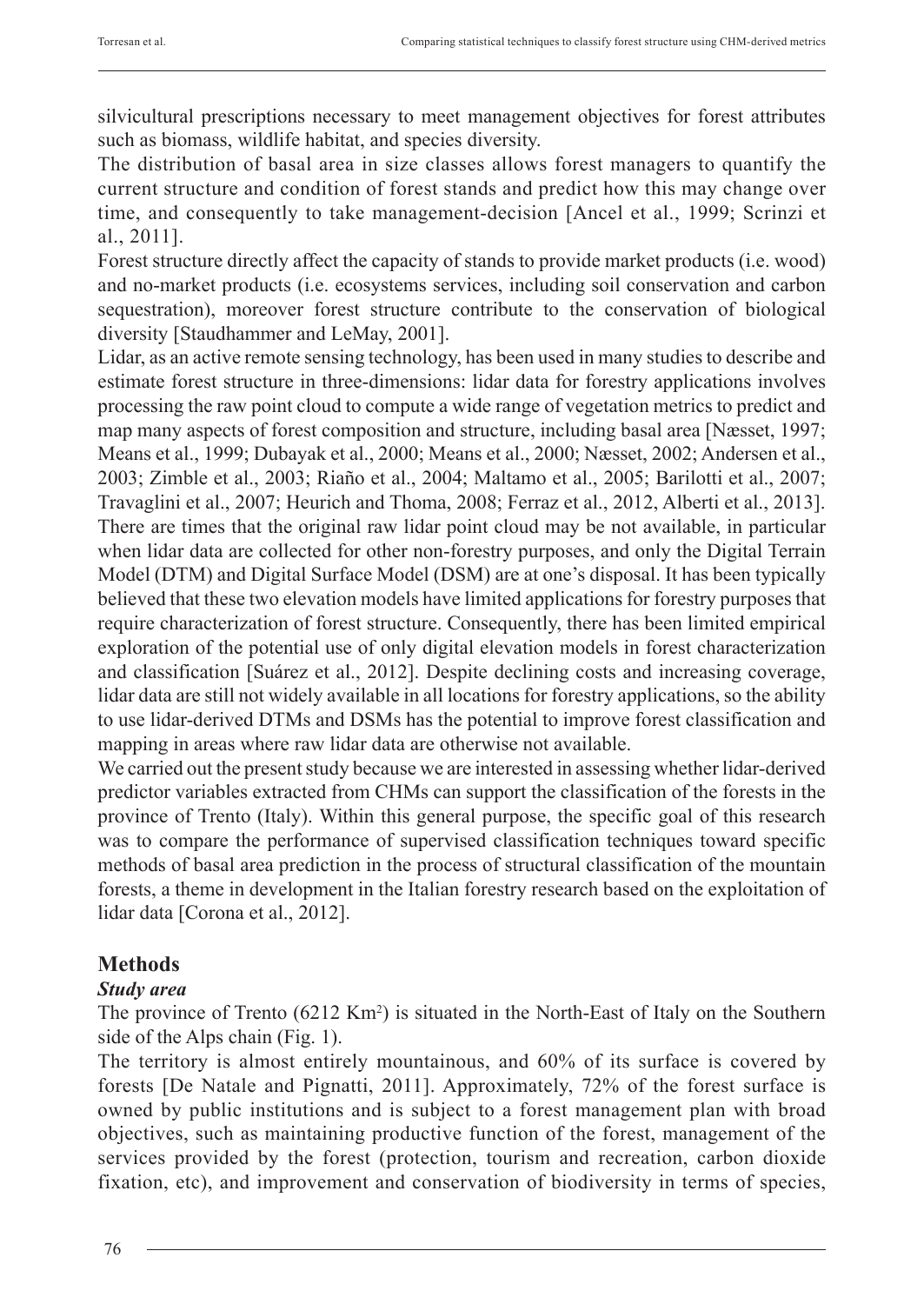habitat and landscape.



**Figure 1 - The study area: the Trento province.**

The area of Trento province, according to its geographical and climatic gradients, can be divided into three zones: *endalpica*, *mesalpica* and *esalpica* [Odasso, 2002]. The *endalpica* zone includes upland areas with higher elevation and landlocked valleys. There are environments with harsh continental climate, particularly favourable to forest communities dominated by boreal conifers like Norway spruce (*Picea abies*) or cembro pine (*Pinus cembra).* The *mesalpica* zone include mountains with relatively lower elevations, generally found on plateaus and in valleys, typically with East-West orientation and with average elevation around 1000 m a.s.l.. Cool climate, from sub-continental to sub-oceanic, characterizes this zone, where forests are dominated by mesophile tree species like silver fir (*Abies alba*) and beech (*Fagus sylvatica*). The *esalpica* zone is concentrated in a central strip orientated North-South in the Trento province territory, with elevation below 1000 m a.s.l., characterized by incursions of species with sub-Mediterranean or steppe character, dominated by the forests composed of thermophile broad leaved trees (*Ostrya carpinifolia*, *Carpinus betulus*, *Fraxinus ornus*, *Quercus pubescens*, *Quercus petrae*, etc.).

## *The forest structural classification system used by the Forest Service of Trento Province*

The Forest Service of Trento Province is nowadays using a structural classification system based on the distribution of basal area in specific tree size classes both in inventory and forest management decision making phases. The classification in forest structural types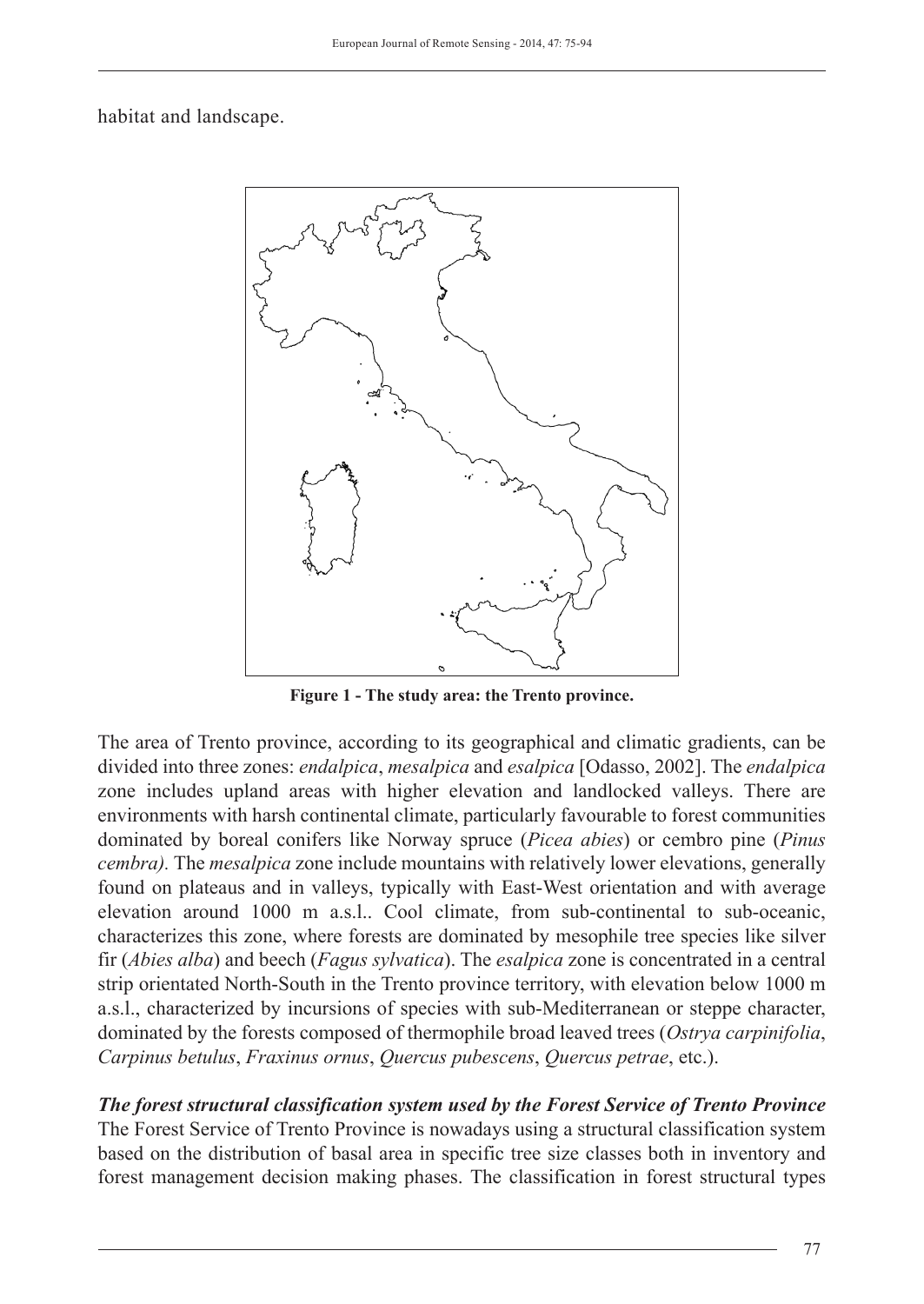is one of the primary reference (with the species composition) for the forest managers to identify the strata in the process of forest inventory based on a stratified sampling. During the decision making process, forest managers use the forest structural classification to identify the potential evolution of a stand, that is to say the potential transition of a specific structural type toward another one, and consequently decide which kind of silvicultural interventions to implement estimating the potential volume to fell in each tree size class.

The recently forest structural classification system adopted by the Forest Service of Trento Province is based on the percentage of basal area in three classes of trees [Scrinzi et al., 2011], defined as small trees (17.5 cm to 27.4 cm diameter at breast height, dbh), medium trees (27.5 to 47.4 cm dbh), and large trees (above 47.5 cm dbh).

When the percentage of basal area per hectare is greater than 15% in all classes, then the structure is classified as irregular, which could be small trees dominated (I1), medium tree dominated (I2) or large tree dominated (I3). If the percentage of basal area per hectare is greater than 15% in two classes, then the stand is classified as regular dominated by small (R21 and R31), medium (R12 and R32) or large trees (R13 and R23). When the percentage of basal area per hectare is greater than 15% in only one class, then the stand is classified as regular widely dominated by small (R11), medium (R22) or large trees (R33). For example, if in a forest stand the basal area of small trees is 25%, the basal area of medium trees is 30% and the basal area of large trees is 45% then the stand is classified as irregular dominated by large trees, and identified by the code I3 (I stands for irregular and 3 is the number that distinguishes large trees).

Based on these combinations, the structure of forest stands will classified as one of twelve forest structural types, including three irregular types and nine regular types (Fig. 2).



**Figure 2 - Forest structural classification system used by the Forest Service of Trento Province where R=regular, I=irregular, 1=small trees, 2=medium trees, 3=large trees.**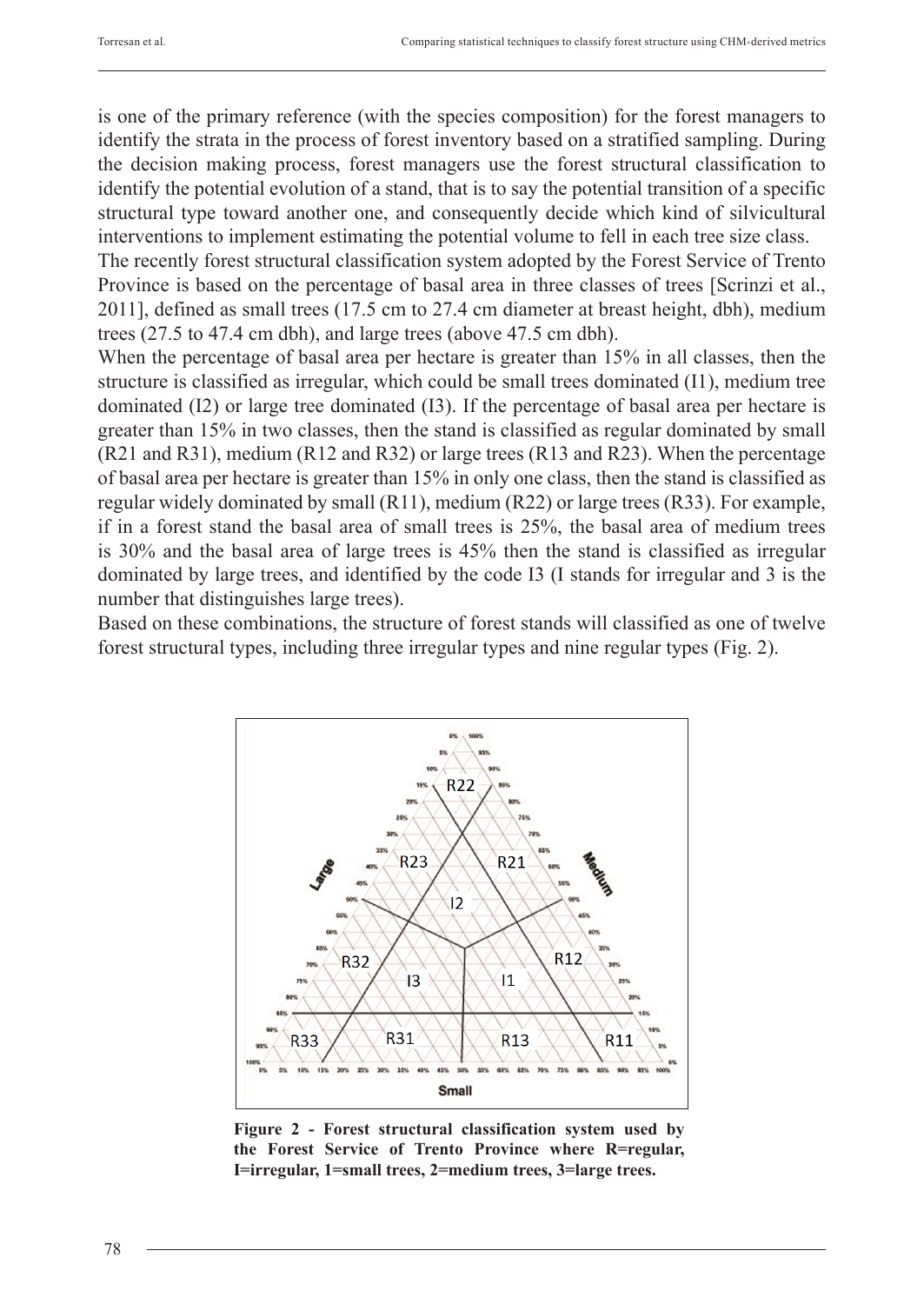#### *Field sampling and response variables*

The number of field plots was established using a two step sampling design to ensure adequate representation of all structural types present in Trento province.

It is necessary to point out that in that province for management purposes (i.e. falls and loggings) the public forest surface subjected to a management plan is divided on *forest compartments*, a forest unit marked on the ground, 15 ha wide on average.

In the first step of the sampling, all forest compartments callipered for forest planning purposes from 1990 to 2006 and dominated by a single species (80% of species compositions) were selected. In the second step, the 1843 compartments selected through the first phase was pruned to 90, maintaining the proportional representation of different forest structural type. Finally, ground-truth point were randomly placed within the forest compartments ensuring the presence of two points per compartment, one as the point to be surveyed and the other as a reserve to cover those cases in which conditions in the field did not meet the target forest type.

The field surveys were carried out during the Summer (June-September) of 2007. The centre of each circular plot was georeferenced with a Thales MobileMapper CE Global Positioning System (GPS) receiver recording at minimum 200 satellite positions on the ground surface. Afterwards the geographical coordinates of plot centres were differentially corrected and averaged obtaining in this way a plot location accuracy of less than 3 m. In this study, different plot sizes  $(531, 1257, 1964, and 2827, m<sup>2</sup>)$  were employed to ensure the minimum level of tree density in each plot. The dbh and height were measured for all trees in each plot. The diameter of each tree (dbh  $\geq 7.5$  cm) was measured from two orthogonal axes using a timber callipers at breast height (1.3 m) and then averaged. The height of each tree was measured by a Vertex-II ultrasonic hypsometer.

The dbh was measured to calculate the field-based proportion of basal area on each plot in the three size classes (small, medium and large) needed to classify the forest structure: both the proportion of basal area, as continuous variable, and forest structure type, as categorical variable, were used as response variable.

The heights and diameters were used to build a height-diameter model: in fact, although we already had field measured tree height, we modelled the tree height to obtain a diameter-height function working for all trees and for all different forest structural type. In this way it was possible to identify specific height thresholds in which the small, medium and large trees could be placed, and consequently threshold the prediction variables.

The model was built according to the Curtis [1967] equation:

$$
h = 1.3 + \frac{d^2}{a + bd + cd^2} \quad [1]
$$

where *h* is the estimated height of the tree, and *d* is dbh.

The main statistic parameters of the height-diameter function are reported in Table 1.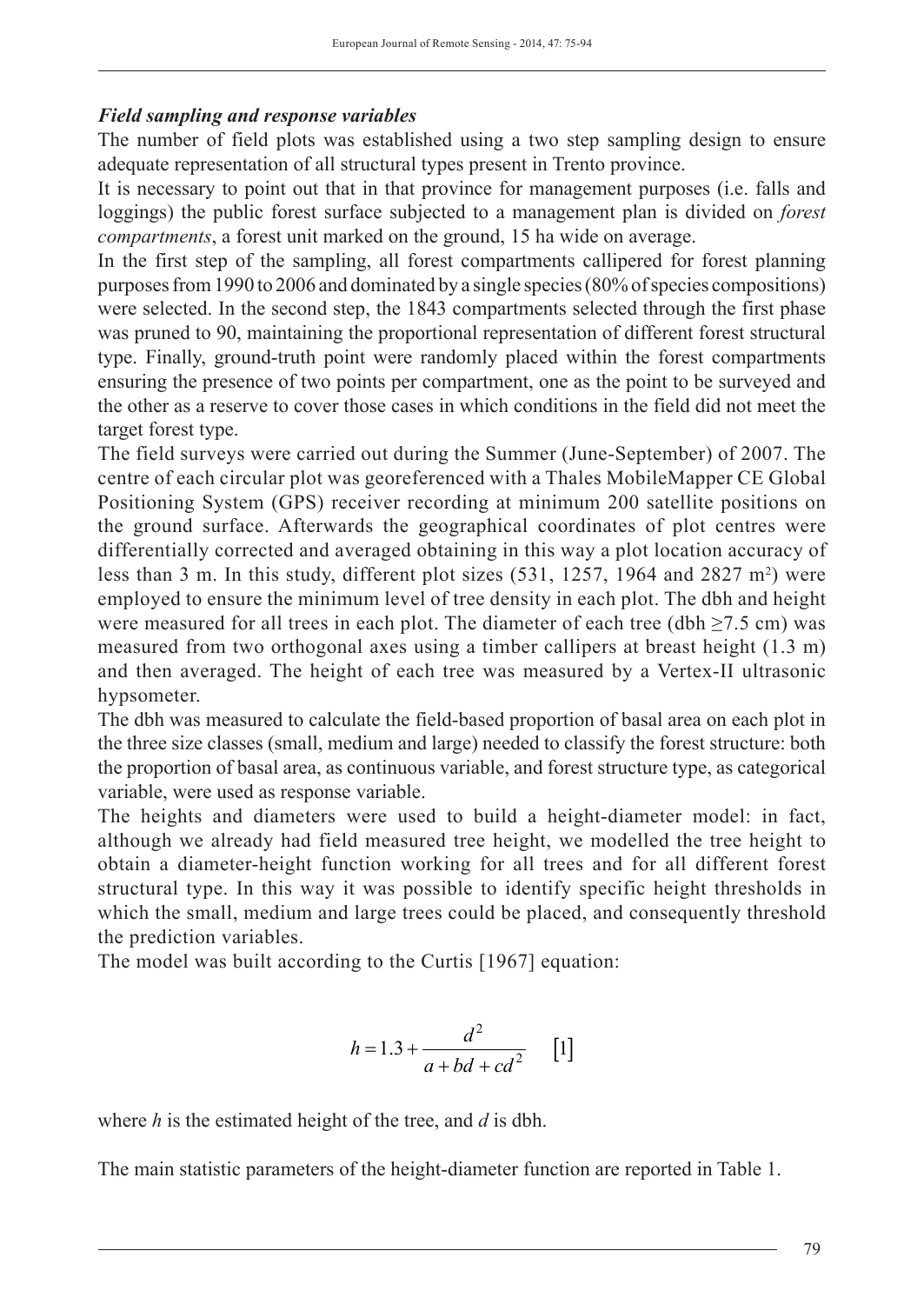| <b>Statistic parameter</b>     | <b>Model</b>                    |
|--------------------------------|---------------------------------|
| Dependent variable             | h                               |
| Measure unit                   | m                               |
| Model equation                 | $h = 1.3 + (d^2/a + bd + cd^2)$ |
| a                              | 42.31                           |
| h                              | $-0.60$                         |
| c                              | 0.03                            |
| a significance level (p-value) | p<0.001                         |
| b significance level (p-value) | p<0.05                          |
| c significance level (p-value) | p<0.001                         |
| R <sup>2</sup>                 | 0.51                            |
| Adjusted $\mathbb{R}^2$        | 0.50                            |

**Table 1 - Main statistic parameters of the height-diameter model according to the Curtis (1967) equation.**

By means of the height-diameter function we estimated that the height of small trees ranged from 8.5 to 15.6 m, the height of medium trees ranged from the 15.6 to 26.5 m and large trees were greater than 26.5 m.

The 90 plots surveyed were classified into nine forest structure types: I2 (6 plots), I3 (3 plots), R11 (9 plots), R12 (7 plots), R21 (14 plots), R23 (22 plots), R31 (1 plot), R32 (25 plots), and R33 (3 plots).

## *Lidar sampling and lidar predictor variables*

During the 2006-2007 autumn and winter seasons, the administrative Province of Trento commissioned Blom CGR S.p.A. an airborne laser scanning (ALS) campaign over its entire territory, aimed to produce a DTM to be used for land planning, hydro geological purposes, topographic measurements, etc. As known, the surveys made for these goals are frequently characterized by a relatively low density of points per square meter and, above all, they are usually made in winter (between November and March in temperate and Mediterranean environments and even under alpine environments, at least in those areas not permanently covered by snow in that period) to minimize the noise by vegetation, since the aim is to achieve a high penetration rate through the vegetation canopy [Corona et al., 2012].

Discrete return lidar data for the whole surface of Trento province were acquired in October, November and December 2006 and then in January, February, March, November and December 2007 using an Optech ALTM3100C laser system mounted in Partenavia P68 (Tab. 2). The lidar system recorded range and intensity of 2 returns per pulse, and achieved a nominal pulses density of 1.28 per m2 .

| <b>Sensor</b>                | Optech ALTM3100C                                            |
|------------------------------|-------------------------------------------------------------|
| Acquisition date             | October, November, December 2006, January, February, March, |
|                              | April, May, July, August, November, December 2007           |
| Flight altitude              | 1500 m above ground                                         |
| Flight line sidelap          | 50%                                                         |
| Maximum off-nadir scan angle | $25^{\circ}$                                                |
| Returns/pulse                | 2                                                           |
| Density                      | $1.28$ pulses m <sup>-2</sup>                               |
| Pulse repetition             | 33 kHz                                                      |
| Laser wavelength             | $800 \text{ nm}$                                            |

**Table 2 - Lidar data acquisition parameters.**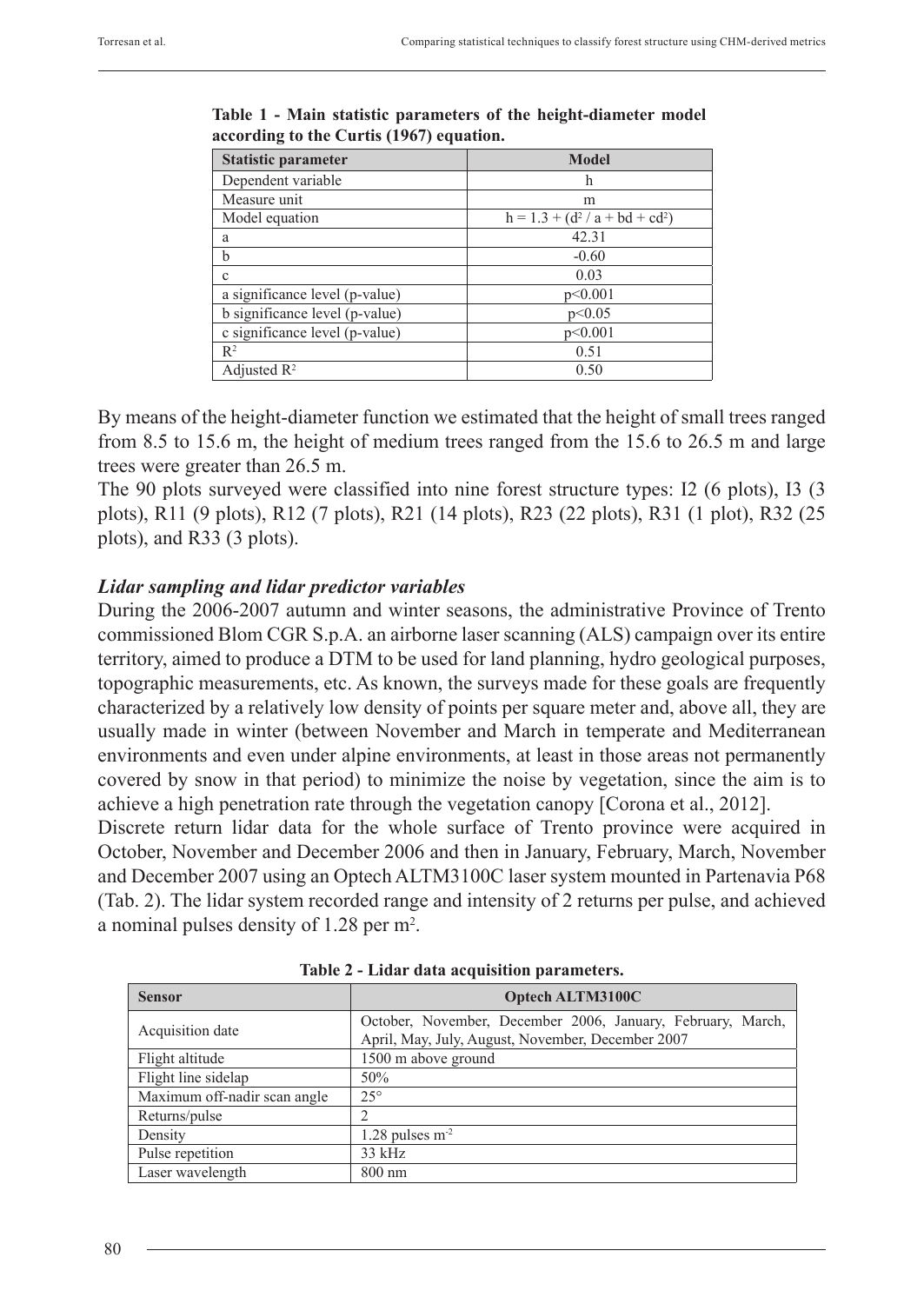The raw data were filtered and classified by the vendor using Terrascan software (Terrasolid Ltd.) which utilizes the Axelsson [1999] filtering algorithm based on Triangulated Irregular Network densification. Data delivered by the vendor included a DSM and a DTM as a regular grid with a spatial resolution of  $1 \text{ m}^2$ . We calculated the CHM as the DSM minus the DTM by means of spatial analyst tools in ArcGis 9.x software (ESRI). Canopy height values greater than 2 m were assumed to be vegetation hits, this means that values less than 2 m were set to 0.

From the CHM for each of the 90 plots, grid cells, corresponding in shape and size at those of each field plot, were extracted using ArcGIS. The *maptools* package in R [Lewin-Koh and Bivand, 2012] was used to compute the predictor variables from the height probability distributions (thirteen predictor variables), and from the relative frequency distributions of vegetation heights (four predictor variables) of each plot: in total, seventeen candidate predictor variables were generated for modelling (Tab. 3).

| <b>HMAX</b>         | Maximum of height pixels intersecting plot                                                                                                                                 |
|---------------------|----------------------------------------------------------------------------------------------------------------------------------------------------------------------------|
| <b>HMEAN</b>        | Mean of height pixels intersecting plot                                                                                                                                    |
| <b>HKURT</b>        | Kurtosis of the height pixels distribution intersecting the plot                                                                                                           |
| <b>HSKEW</b>        | Skewness of the height pixels distribution intersecting the plot                                                                                                           |
| <b>HVAR</b>         | Variance of height pixels intersecting plot                                                                                                                                |
| <b>HCV</b>          | Coefficient of variation of height pixels intersecting plot                                                                                                                |
| <b>HSTD</b>         | Standard deviation of height pixels intersecting plot                                                                                                                      |
| H05PCT              | Height at which 5% of pixels intersecting plot fall below                                                                                                                  |
| H <sub>10</sub> PCT | Height at which 10% of pixels intersecting plot fall below                                                                                                                 |
| H <sub>25</sub> PCT | Height at which 25% of pixels intersecting plot fall below                                                                                                                 |
| H <sub>50</sub> PCT | Height at which 50% of pixels fall below (median of height pixels intersecting plot)                                                                                       |
| H75PCT              | Height at which 75% of pixels intersecting plot fall below                                                                                                                 |
| H90PCT              | Height at which 90% of pixels intersecting plot fall below                                                                                                                 |
| <b>COVSMALL</b>     | Cover of small trees (ratio of the number of pixels intersecting plot with height $>= 8.5$<br>$m$ and $\leq 15.6$ m over the total number of pixels intersecting plot)     |
| <b>COVMEDIUM</b>    | Cover of medium trees (ratio of the number of pixels intersecting plot with height<br>$>=15.6$ m and $<26.5$ m over the total number of pixels intersecting plot)          |
| <b>COVLARGE</b>     | Cover of large trees (ratio of the number of pixels intersecting plot with height $\geq 26.5$ )<br>over the total number of pixels intersecting plot)                      |
| COV2                | Cover of pre-inventory trees (ratio of the number of pixels intersecting plot with height<br>$>=$ 2.0 m and $\le$ 8.5 m over the total number of pixels intersecting plot) |

**Table 3 - Seventeen candidate predictor variables.**

#### **Statistical analyses**

#### *Supervised classification approach*

#### **Linear discriminant analysis**

Linear discriminant analysis (LDA) is a supervised classification approach. In LDA, a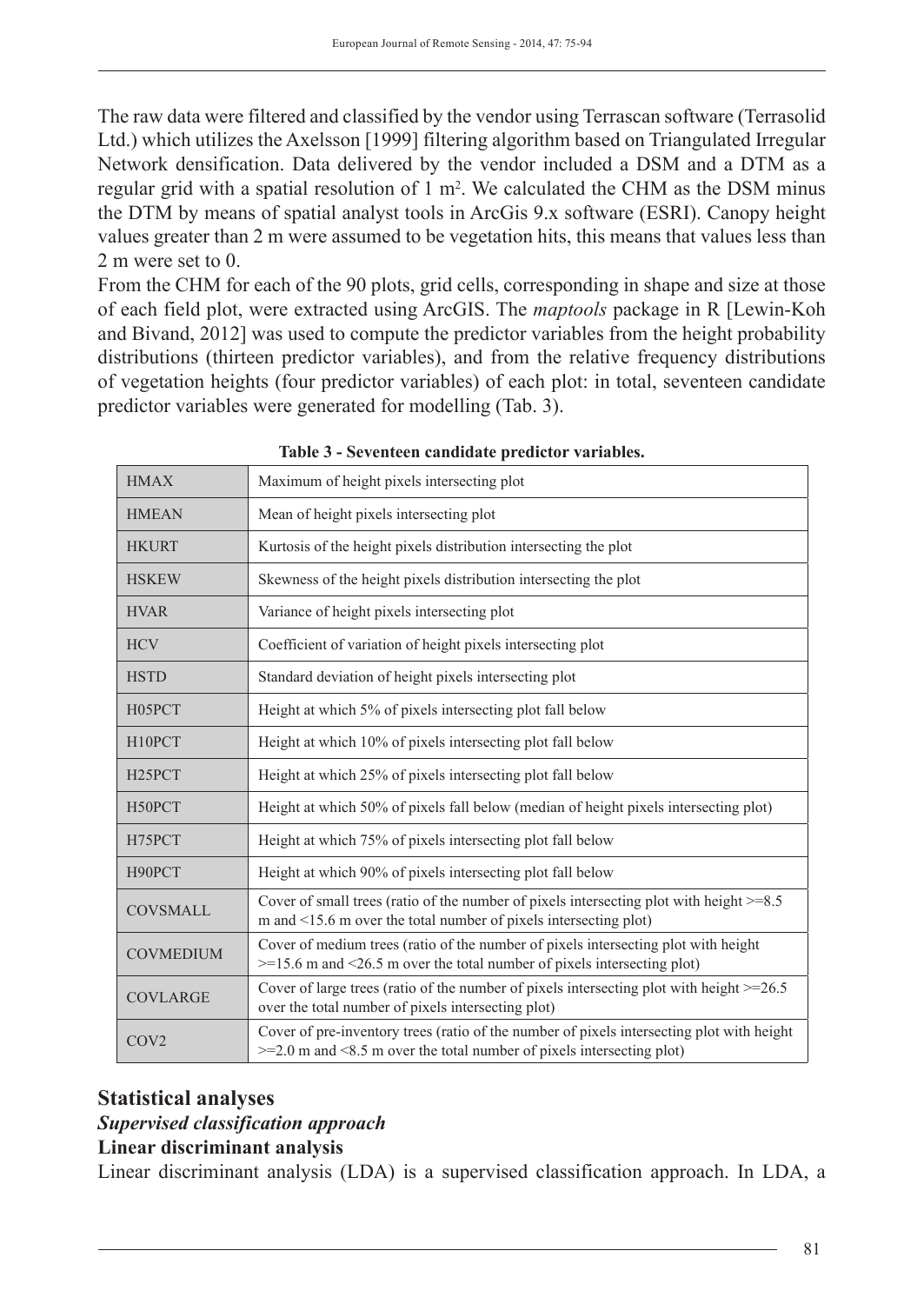linear combination of auxiliary variables is identified which maximizes separation between categorical response groups [Reimann et al*.*, 2008]:

$$
w_1 = a_1 x_1 + a_2 x_2 + \dots + a_k x_k = \sum_{i=1}^k a_i x_i \quad [2]
$$

The weights *ai* are chosen to maximize the separation between groups. A classification rule is developed in combination with the weighting function in [2]. Using maximum likelihood

theory, classifications are assigned to ranges of values. E.g., if  $w_1 \in (l_1, l_2]$  for an observation where  $l_1$  and  $l_2$  represent limits for a given class, then the observation is assigned to that class. If  $w_1 \notin (l_1, l_2]$  then the observation is assigned to an alternate class (Fig. 3).



**Figure 3 - Schematic describing assignment of LDA values (predictions) to response classes.**

LDA was performed in R using the *MASS* package [Venables and Ripley, 2002], which implements a Bayesian decision theory approach. For LDA the covariates are assumed to have a common multivariate normal distribution.

#### **Random forest**

RF is a classification technique, based on the use of classification and regression trees, developed by Breiman [2001].

Classification trees build rules for assigning current observations into classes using numerical and/or categorical predictor variables by recursive binary partitioning into regions that are increasingly homogeneous with respect to the class variable. The homogeneous regions are called nodes [Cutler et al., 2007]. RF fits many classification trees to a data set, and then combines the predictions from all the trees. The algorithm begins with the selection of many (e.g., 500) bootstrap samples from the data. Observations in the original data set that do not occur in a bootstrap samples are called out-of-bag observations. A classification tree is fit to each bootstrap sample, and at each node, a small number of randomly selected variables are available for the binary partitioning. The trees are fully grown and each is used to predict the out-of-bag observations. The predicted class of an observation is calculated by majority vote of the out-of-bag predictions for that observation, with ties split randomly [Ok et al., 2012]. Breiman [2001] called this procedure random forest because the base constituents of the ensemble are tree-structured predictors, and because each of these trees is constructed using an injection of randomness.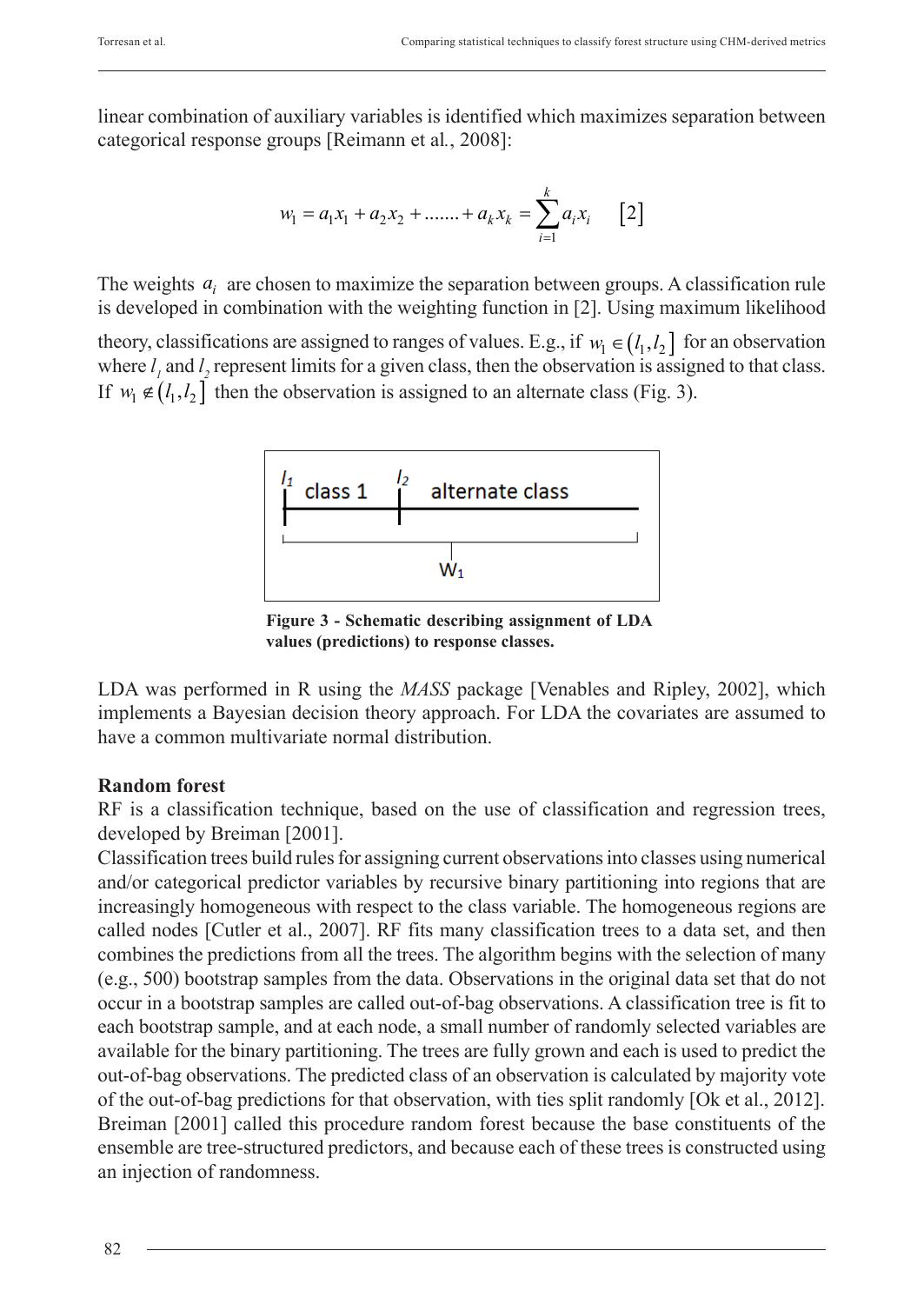The RF classification was carried out using the *randomForest* package in R [Liaw and Wiener, 2002]. The RF algorithm in R works as follows:

- grow a specified number of trees ( $n_{tree}$ ) by the bootstrap method from the original data;
- for each of the bootstrap samples, grow an unpruned classification so that at each

node randomly sample a number of variables  $(m_{\mu\nu})$  of the predictors as candidates at each split;

• predict new data by aggregating the predictions of the  $n_{tree}$  trees.

The randomForest package optionally produces the measure of the importance of the predictor variables, and a measure of the internal structure of the data, that give information about the proximity of different data points to one another.

## *Prediction-based classification approach*

## **k-nearest neighbour (k-NN)**

*k*-NN imputation predicts the value of the variable of interest as a weighted average of values of nearest neighbouring observations [Maltamo, 2003]. The neighbours are defined with some similarity (or distance) measure in the predicting variables, selecting the neighbours from the observations whose variables were previously measured.

For nearest neighbour search and imputation different methods can be used: in this study the most similar neighbour (MSN) and the RF methods were considered. In the MSN method, the nearness is defined using the weighted Euclidean distance [Crookston and Finley, 2008] based on canonical correlation analysis between the independent variables and the dependent variables. In the RF method, the observations are considered similar if they tend to end up in the same terminal nodes in a suitably constructed collection of classification and regression trees. The distance measure is one minus the fraction of trees in which two separate observations fall in the same terminal node.

The *yaImpute* package in R [Crookston and Finley, 2008] was used for *k*-NN imputation by the MSN and RF methods. In this package, any *k* number of reference observations can be selected to impute a target observation. The prediction accuracy usually increases for some number of *k* greater than one (e.g 3 or 5), then gradually declines for larger values of *k* [Muinonen et al., 2001].

## **Parametric regression**

The second strategy used to predict basal areas for small medium and large trees used parametric linear and nonlinear models.

Parametric regression analysis is performed to evaluate the dependence of a response variable on one or several predictors. The function is specified explicitly and can be linear and non linear in the parameters. In this study, a linear regression model with the selected explanatory variables was developed by using ordinary least squares (OLS). There are extensive examples in which OLS has been successfully applied to predict basal area [e.g. Lefsky et al., 1999; Hudak et al., 2006].

A non linear regression model with multiple explanatory variables was also developed by using the non-linear least squares (NLS).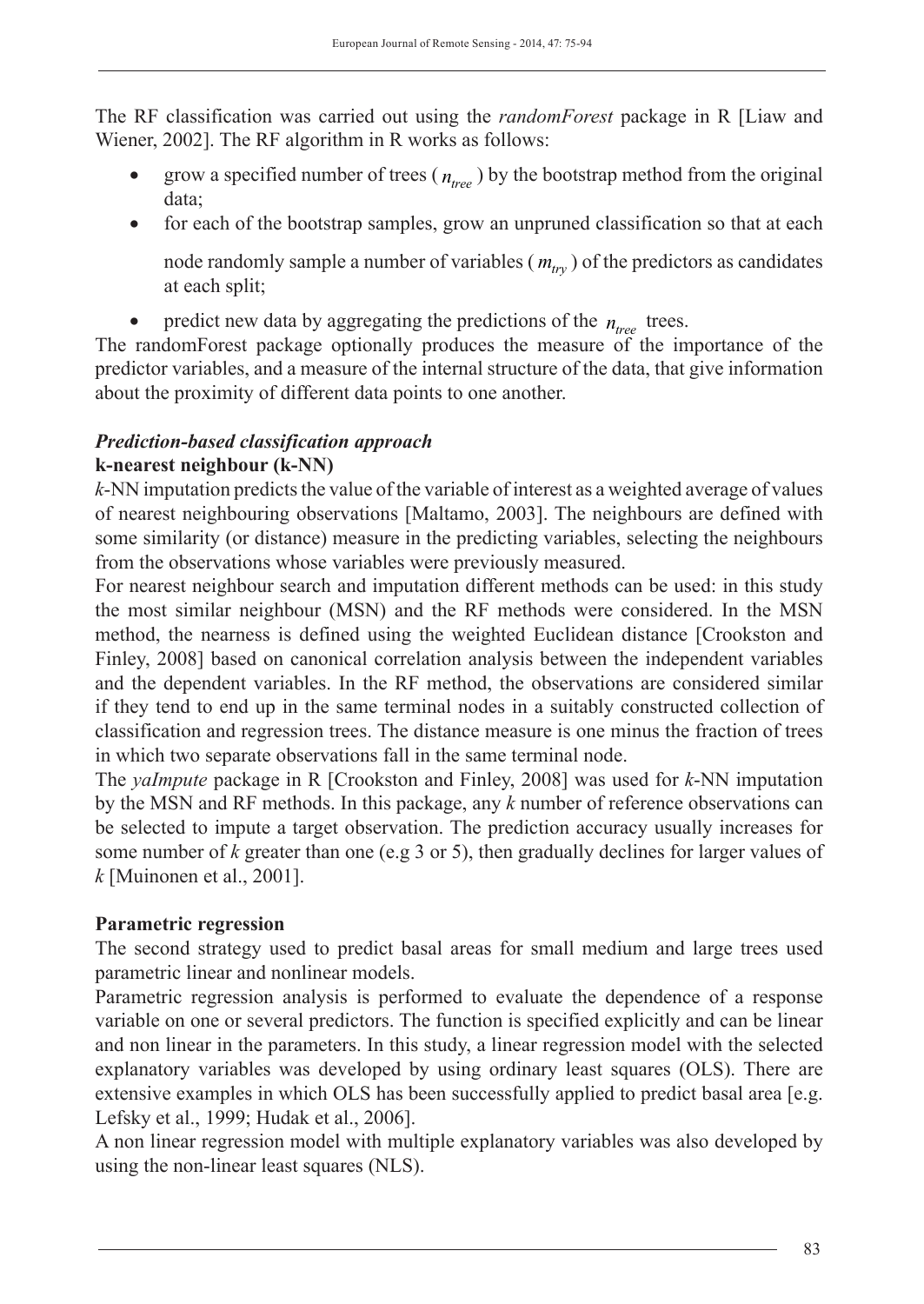## **Selection of predictor variables**

To avoid the risk of over fitting in case of a high number of predictor variables, and to be able to compare the results obtained with the different statistical techniques for the structure classification and prediction considered in this study, starting from our pool of seventeen candidate predictor variables, the best subsets regression modelling approach was employed to support the choice of the best predictor variables for predicting the total basal area per hectare (small, medium and large trees). We used the *regsubsets* function available in the "leaps" package of R [Lumley, 2004], which selects the best regression subsets through exhaustive search. The *regsubsets* function requires the user to set a maximum number of variables in a subset model (in our case set to 4). The model statistic used to determine best subsets was the Bayesian Information Criterion (BIC) of Schwarz [1978]. The predictor variables selected by this approach were HCV, COVSMALL, COVMEDIUM, COVLARGE.

## **Performance statistics**

Performance statistics were computed both for the classification accuracy of our multiple approaches, and for the prediction accuracy from modelling basal area with CHM derivatives.

We used leave-one-out (LOO) cross-validation to evaluate our ability to predict forest structure classes from CHM data. The results of LOO were categorized in confusion matrices, and evaluated by the overall, producer's, and user's accuracies. The overall model accuracy represents the percentage of plots correctly classified with respect to the total number of sample plots. The producer's accuracy refers to the probability that a certain forest structural type of a stand on the ground is classified as such. The user's accuracy refers to the probability that a stand labelled as a certain forest structural type is really this type.

We looked at the prediction performances of basal area models using the Root Mean Square Error (RMSE). According to Kendall and Buckland [1975], "*in general, the mean square error of a set of values is the arithmetic mean of the squares of their differences from some given value, namely their second moment about that value. When the mean square is regarded as an estimator of certain parental variance components the sum of the squares about the observed mean is usually divided by the number of degrees of freedom, not the number of observation*".

When considering the basal area per hectare of small, medium, large and all trees as the response variables, the RMSE was calculated as follows:

$$
RMSE = \sqrt{\frac{\sum_{i=1}^{n} (G_i - \widehat{G}_i)^2}{n - p}}
$$
 [3]

where  $G_i$  is the observed basal area per hectare of sample plot *i*,  $\hat{G}_i$  is the basal area of sample plot *i* estimated from the predicted distribution,  $n - p$  is the degrees of freedom. To facilitate comparisons between the performances of basal area prediction techniques,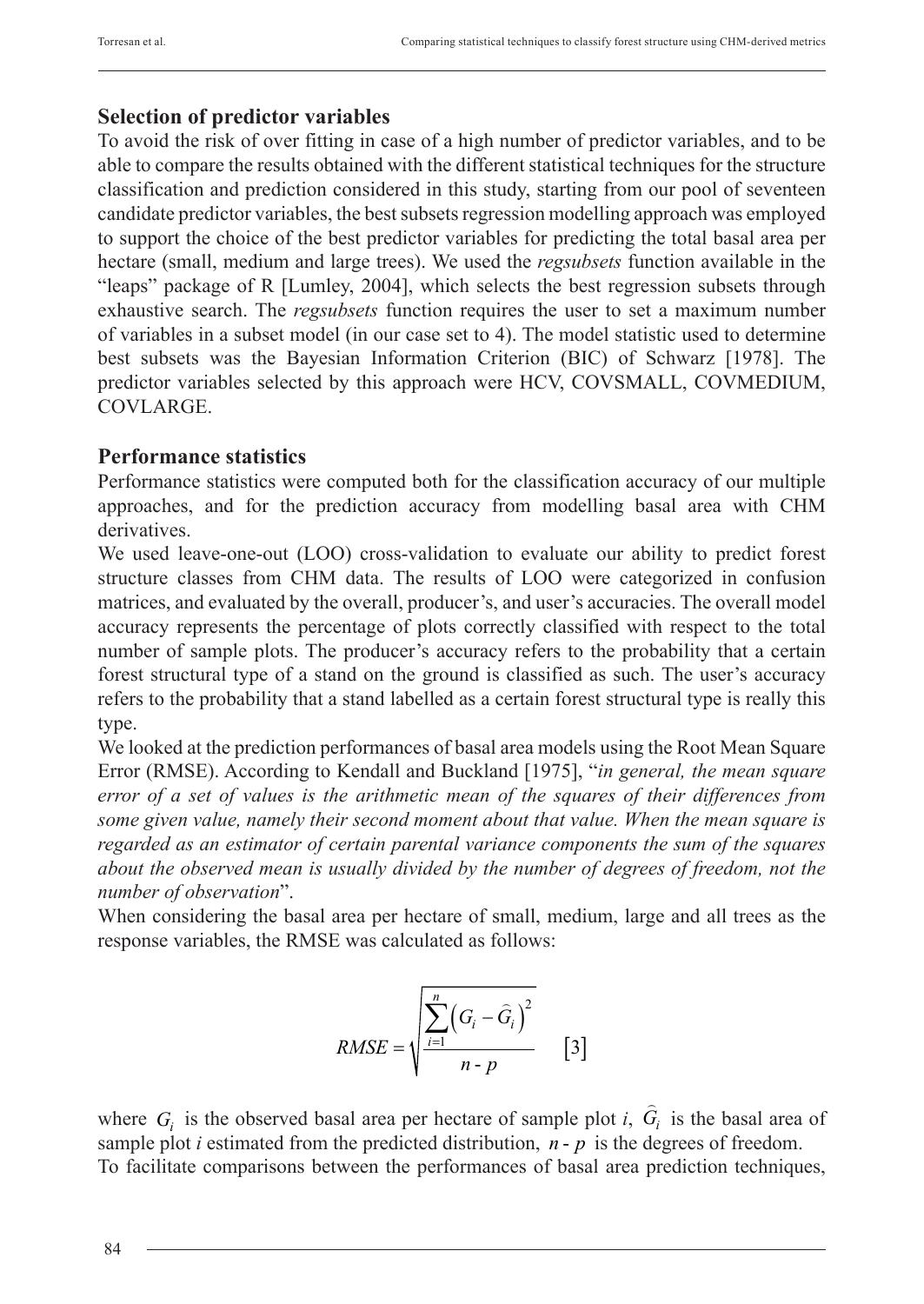we also report a scaled RMSE obtained by dividing the RMSE by the standard deviation of the training dataset.

For all basal area prediction techniques considered, we also computed the coefficient of determination, which is the proportion of total variation explained by the model.

## **Results**

The results of the analyses within the supervised classification approach are shown with confusion matrices in Table 4 (LDA technique) and Table 5 (RF technique).

|                                |                 |          |                | <b>Truth forest structural type</b> |                 |                |                 |              |                  |          |                                    |                    |
|--------------------------------|-----------------|----------|----------------|-------------------------------------|-----------------|----------------|-----------------|--------------|------------------|----------|------------------------------------|--------------------|
|                                |                 | 12       | I <sub>3</sub> | R11                                 | R <sub>12</sub> | R21            | R <sub>23</sub> | R31          | R32              | R33      | $N^{\circ}$<br>classified<br>plots | User's<br>accuracy |
|                                | I2              | 1        | $\Omega$       | $\theta$                            | 1               | 1              | $\Omega$        | $\theta$     | $\theta$         | $\theta$ | 3                                  | 33%                |
|                                | I <sub>3</sub>  | $\theta$ | $\bf{0}$       | $\theta$                            | $\Omega$        | $\theta$       | $\theta$        | $\theta$     | $\theta$         | $\theta$ | $\Omega$                           |                    |
| Classified                     | R11             | $\theta$ | $\Omega$       | 6                                   | 3               | $\overline{c}$ | 1               | $\theta$     | $\theta$         | $\theta$ | 12                                 | 50%                |
| forest                         | R <sub>12</sub> | $\theta$ | $\Omega$       | $\theta$                            | $\bf{0}$        | $\theta$       | $\theta$        | $\theta$     | $\theta$         | $\theta$ | $\mathbf{0}$                       |                    |
| structural                     | R21             | 3        | 1              | $\overline{2}$                      | 1               | 6              | 3               | $\theta$     | 1                | $\theta$ | 17                                 | 35%                |
| types by                       | R <sub>23</sub> | 2        | $\overline{2}$ | 1                                   | 1               | $\overline{4}$ | $\overline{7}$  | $\mathbf{1}$ | $\boldsymbol{8}$ | 1        | 27                                 | 26%                |
| <b>LDA</b>                     | R31             | $\Omega$ | $\Omega$       | $\theta$                            | $\Omega$        | $\Omega$       | $\Omega$        | $\mathbf{0}$ | $\Omega$         | $\theta$ | $\Omega$                           |                    |
|                                | R32             | $\Omega$ | $\Omega$       | $\theta$                            | 1               | 1              | 9               | $\theta$     | 16               | 1        | 28                                 | 57%                |
|                                | R33             | $\theta$ | $\theta$       | $\theta$                            | $\mathbf{0}$    | $\theta$       | 2               | $\theta$     | $\theta$         | 1        | 3                                  | 33%                |
| $N^{\circ}$ ground truth plots |                 | 6        | 3              | 9                                   | 7               | 14             | 22              | $\mathbf{1}$ | 25               | 3        | 90                                 |                    |
| Producer's accuracy            | 17%             | $0\%$    | 67%            | 0%                                  | 43%             | 32%            | $0\%$           | 64%          | 33%              |          |                                    |                    |
| 41%<br>Overall accuracy        |                 |          |                |                                     |                 |                |                 |              |                  |          |                                    |                    |

**Table 4 - Classification result by LDA.**

| Table 5 - Classification result by RF ( $n_{tree}$ = 200 and $m_{try}$ = 4). |  |  |
|------------------------------------------------------------------------------|--|--|
|                                                                              |  |  |

|                            |                 |                |                | Truth forest structural type |                 |                |                 |              |          |              |                                       |                    |
|----------------------------|-----------------|----------------|----------------|------------------------------|-----------------|----------------|-----------------|--------------|----------|--------------|---------------------------------------|--------------------|
|                            |                 | I2             | 13             | R11                          | R <sub>12</sub> | R21            | R <sub>23</sub> | R31          | R32      | R33          | N <sub>o</sub><br>classified<br>plots | User's<br>accuracy |
|                            | I2              | $\bf{0}$       | $\Omega$       | 1                            | 1               |                | 1               | $\theta$     | $\theta$ | $\theta$     | 4                                     | $0\%$              |
|                            | I <sub>3</sub>  | $\theta$       | $\bf{0}$       | $\theta$                     | $\Omega$        | $\theta$       | $\theta$        | $\theta$     | 1        | $\theta$     | 1                                     | $0\%$              |
|                            | R11             | 1              | $\theta$       | $\overline{\mathbf{4}}$      | $\overline{2}$  | 3              | 1               | $\theta$     | $\theta$ | $\theta$     | 11                                    | 36%                |
| Classified                 | R <sub>12</sub> | 1              | $\Omega$       | $\mathbf{0}$                 | 1               | $\overline{c}$ | $\theta$        | $\mathbf{0}$ | $\Omega$ | $\theta$     | $\overline{4}$                        | 25%                |
| forest<br>structural       | R21             | $\overline{2}$ | $\theta$       | $\overline{4}$               | $\overline{2}$  | 3              | 3               | $\theta$     | 1        | $\theta$     | 15                                    | 20%                |
| types by RF                | R <sub>23</sub> | 1              | $\overline{2}$ | $\theta$                     | $\Omega$        | $\overline{4}$ | 8               | 1            | 6        | 3            | 25                                    | 32%                |
|                            | R31             | $\theta$       | $\theta$       | $\theta$                     | $\Omega$        | $\theta$       | $\Omega$        | $\bf{0}$     | $\theta$ | $\theta$     | $\Omega$                              | ۰                  |
|                            | R32             | 1              | 1              | $\theta$                     | 1               | 1              | 9               | $\theta$     | 17       | $\theta$     | 30                                    | 57%                |
|                            | R33             | $\theta$       | $\theta$       | $\theta$                     | $\Omega$        | $\theta$       | $\Omega$        | $\theta$     | $\theta$ | $\mathbf{0}$ | $\Omega$                              | ۰                  |
| No ground truth plots<br>6 |                 |                | 3              | 9                            | 7               | 14             | 22              | 1            | 25       | 3            | 90                                    |                    |
| Producer's accuracy        |                 | $0\%$          | $0\%$          | 44%                          | 14%             | 21%            | 36%             | $0\%$        | 68%      | $0\%$        |                                       |                    |
| Overall accuracy           |                 | 37%            |                |                              |                 |                |                 |              |          |              |                                       |                    |

The overall accuracy of LDA was 41%. The user's accuracy has not exceeded 57% while the producer's accuracy has not exceeded the 67%. The forest structure types that had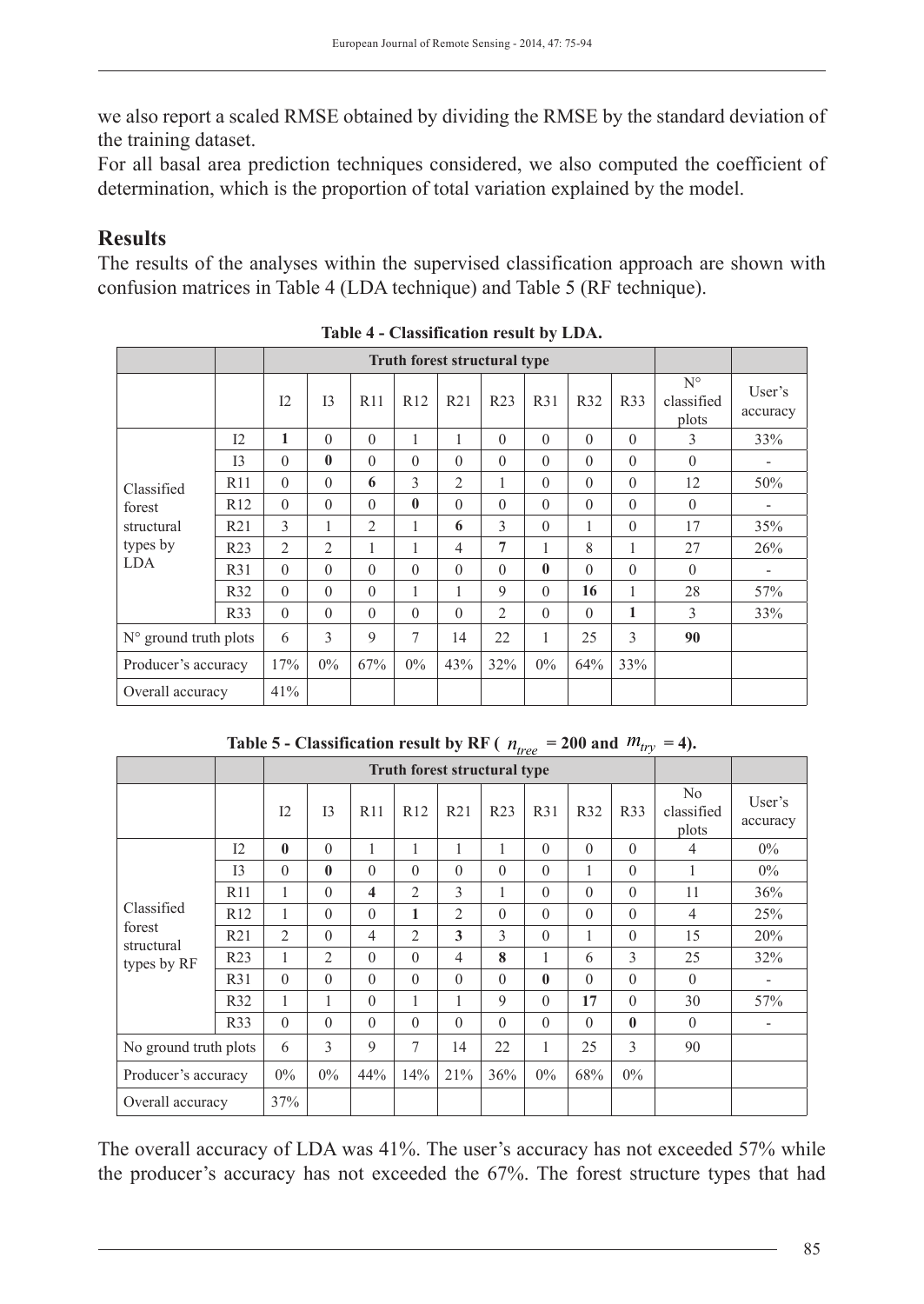especially good producer's accuracy were the R11 and R32, while the I3, R12 and the R31 reached low levels of producer's accuracy.

In the case of RF classification, a stable overall accuracy (37%) was obtained setting the number of classification trees per response variable equal to 200 and choosing the number of predictor variables to use in each split equal to 4: using lower or greater than 200 trees resulted in overall declining accuracy. Also in this case, the user's and producer's accuracy has not respectively exceeded 57% and 68%. The worst producer's accuracy was in the classification of plots characterized by irregular structure (I2 and I3) and regular structure dominated by large trees (R31 and R33), while the better produce's accuracy was in classifying the R32 forest structure type.

The results of the analyses within the prediction-based classification approach are shown with confusion matrices in Table 6 and Table 7 (*k*-NN with RF and MSN methods respectively) and Table 8 and Table 9 (multiple linear regression and multiple non linear regression respectively). Between the techniques used in the prediction-based classification approach, the *k*-NN with the RF method provided better results with respect to the multiple linear regression and non linear regression.

The overall accuracy for *k*-NN imputation by the RF method was 37% (Tab. 6). The maximum level of user's accuracy was 62% while the maximum level of producer's accuracy was 56% . The irregular structures (I2 and I3) and the regular stands dominated by large trees (R31 and R33) had poor producer's accuracy, while the R11 and R32 forest type had the higher accuracy (56% and 52% respectively).

|                            |                 | 12             | I <sub>3</sub> | R11            | R <sub>12</sub> | R21                     | R <sub>23</sub> | R31          | R32            | R33            | N <sub>o</sub><br>classified<br>plots | User's<br>accuracy |
|----------------------------|-----------------|----------------|----------------|----------------|-----------------|-------------------------|-----------------|--------------|----------------|----------------|---------------------------------------|--------------------|
|                            | I2              | $\mathbf{0}$   | 1              | 1              | 1               | $\overline{c}$          | $\theta$        | $\theta$     | $\overline{2}$ | $\theta$       | 7                                     | $0\%$              |
|                            | I <sub>3</sub>  | 2              | $\bf{0}$       | $\theta$       | 1               | 1                       | 1               | $\theta$     | $\mathbf{1}$   | $\theta$       | 6                                     | $0\%$              |
|                            | R11             | $\overline{2}$ | $\theta$       | 5              | 1               | $\overline{4}$          | 1               | $\theta$     | $\theta$       | $\theta$       | 13                                    | 38%                |
| Classified<br>forest       | R <sub>12</sub> | $\theta$       | $\Omega$       | 1              | $\overline{2}$  | $\overline{c}$          | $\theta$        | $\theta$     | $\theta$       | $\theta$       | 5                                     | 40%                |
| structural                 | R21             | 1              | $\theta$       | $\overline{2}$ | $\overline{2}$  | $\overline{\mathbf{4}}$ | 3               | 1            | $\theta$       | $\theta$       | 13                                    | 31%                |
| types by<br>$k-NN$ (RF)    | R <sub>23</sub> | 1              | $\overline{2}$ | $\theta$       | $\theta$        | 1                       | 9               | $\theta$     | 9              | $\overline{c}$ | 24                                    | 38%                |
|                            | R31             | $\theta$       | $\Omega$       | $\theta$       | $\Omega$        | $\theta$                | $\theta$        | $\mathbf{0}$ | $\Omega$       | $\theta$       | $\mathbf{0}$                          | ٠                  |
|                            | R32             | $\theta$       | $\Omega$       | $\theta$       | $\theta$        | $\theta$                | 7               | $\theta$     | 13             | $\mathbf{1}$   | 21                                    | 62%                |
|                            | R33             | $\theta$       | $\Omega$       | $\theta$       | $\theta$        | $\theta$                | 1               | $\theta$     | $\theta$       | $\mathbf{0}$   | 1                                     |                    |
| No ground truth plots<br>6 |                 |                | 3              | 9              | 7               | 14                      | 22              | $\mathbf{1}$ | 25             | 3              | 90                                    |                    |
| Producer's accuracy        |                 | $0\%$          | $0\%$          | 56%            | 29%             | 29%                     | 41%             | $0\%$        | 52%            | $0\%$          |                                       |                    |
| 37%<br>Overall accuracy    |                 |                |                |                |                 |                         |                 |              |                |                |                                       |                    |

**Table 6 - Classification result by k-NN imputation using RF method.**

The overall accuracy for *k*-NN imputation by the MSN method was 34%. The maximum value of producer's accuracy was 40%, while the user's accuracy did not pass 46% (R23). The forest structure types that had especially good producer's accuracy were the R23 and R32, while the I3, R31 and the R31 reached low levels of producer's accuracy (Tab. 7).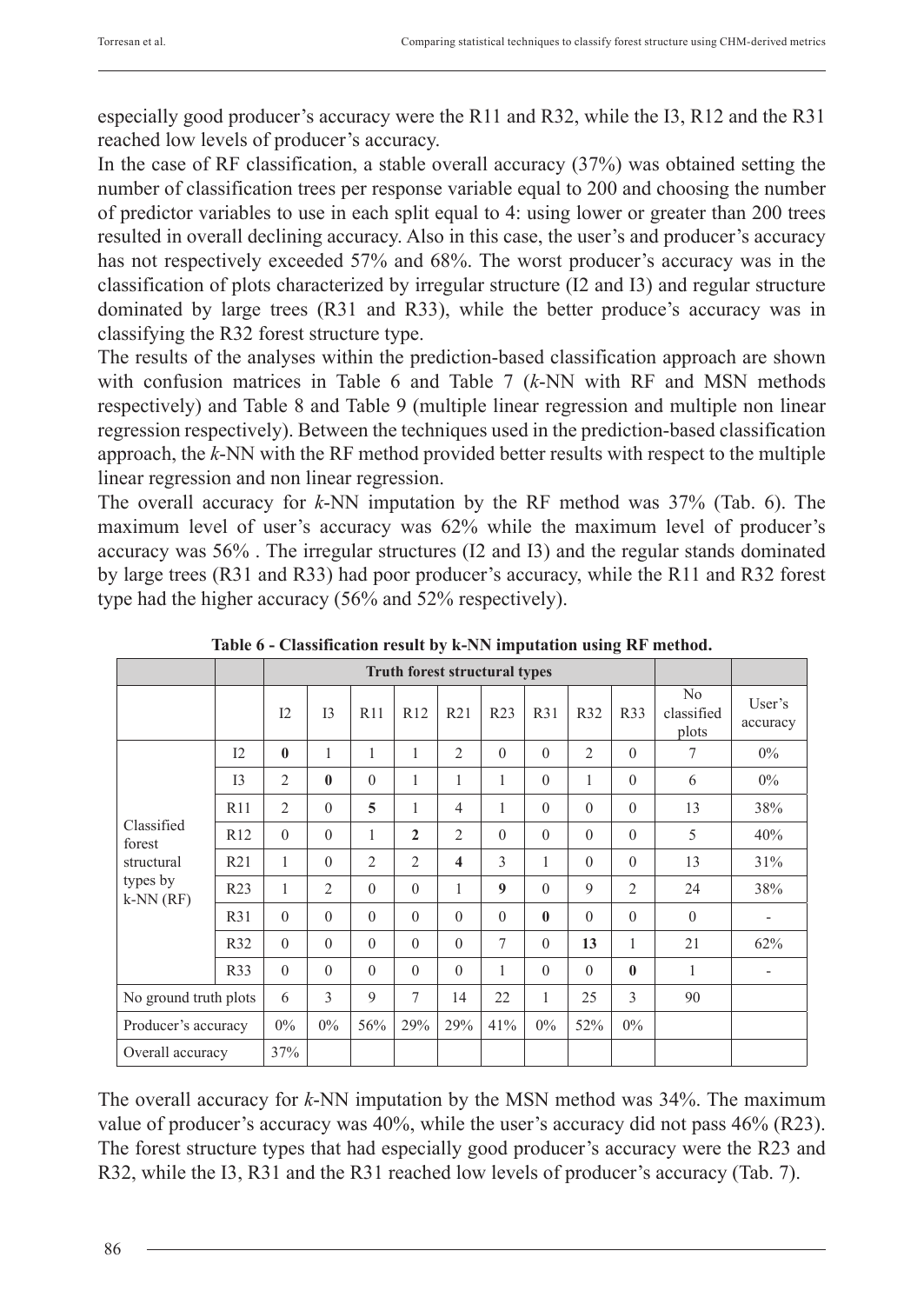|                         |                 |          |                | <b>Truth forest structural types</b> |                 |                         |                 |              |                |                |                                       |                    |
|-------------------------|-----------------|----------|----------------|--------------------------------------|-----------------|-------------------------|-----------------|--------------|----------------|----------------|---------------------------------------|--------------------|
|                         |                 | I2       | I <sub>3</sub> | <b>R11</b>                           | R <sub>12</sub> | R21                     | R <sub>23</sub> | R31          | R32            | R33            | N <sub>o</sub><br>classified<br>plots | User's<br>accuracy |
|                         | I2              | 1        | $\theta$       | $\theta$                             | $\theta$        | $\overline{c}$          | $\theta$        | $\theta$     | $\overline{2}$ | $\theta$       | 5                                     | 20%                |
|                         | I <sub>3</sub>  | $\theta$ | $\bf{0}$       | $\theta$                             | 1               | 1                       | $\theta$        | $\theta$     | $\theta$       | $\theta$       | $\overline{2}$                        | $0\%$              |
| Classified              | R <sub>11</sub> | $\Omega$ | $\Omega$       | $\mathbf{2}$                         | $\mathbf{1}$    | 3                       | 1               | $\mathbf{1}$ | $\Omega$       | $\Omega$       | 8                                     | 25%                |
| forest                  | R <sub>12</sub> | $\theta$ | $\theta$       | 1                                    | $\overline{2}$  | 1                       | 1               | $\theta$     | $\theta$       | $\theta$       | 5                                     | 40%                |
| structural              | R <sub>21</sub> | 3        | $\overline{2}$ | $\overline{4}$                       | 2               | $\overline{\mathbf{4}}$ | $\Omega$        | $\theta$     | 3              | $\theta$       | 18                                    | 22%                |
| types by                | R <sub>23</sub> | $\Omega$ | 1              | 1                                    | $\mathbf{1}$    | 1                       | 12              | $\theta$     | 8              | $\overline{c}$ | 26                                    | 46%                |
| $k-NN$ (MSN)            | R31             | $\Omega$ | $\Omega$       | $\mathbf{1}$                         | $\Omega$        | $\Omega$                | $\Omega$        | $\mathbf{0}$ | $\Omega$       | $\theta$       | 1                                     | $0\%$              |
|                         | R32             | 2        | $\theta$       | $\theta$                             | $\theta$        | $\overline{c}$          | 7               | $\theta$     | 10             | 1              | 22                                    | 45%                |
|                         | R33             | $\theta$ | $\theta$       | $\theta$                             | $\theta$        | $\theta$                | 1               | $\theta$     | $\overline{2}$ | $\mathbf{0}$   | 3                                     | $0\%$              |
| No ground truth plots   | 6               | 3        | 9              | 7                                    | 14              | 22                      | $\mathbf{1}$    | 25           | 3              | 90             |                                       |                    |
| Producer's accuracy     | 17%             | $0\%$    | 22%            | 29%                                  | 29%             | 55%                     | $0\%$           | 40%          | $0\%$          |                |                                       |                    |
| 34%<br>Overall accuracy |                 |          |                |                                      |                 |                         |                 |              |                |                |                                       |                    |

**Table 7 - Classification result by k-NN imputation using MSN method.**

The overall accuracy in the classification by the multiple linear regression was 28%. (Tab. 8) The maximum level of producer's accuracy was 83% while the maximum level of user's accuracy was 54%: this prediction-based classification technique shows poor level of producer's accuracy in the classification of I1, I3, R11,R21, R31 and R33, and good level in the classification of I2.

|                       |                 |              |          |                |          | <b>Truth forest structural types</b> |                |                 |          |          |          |                                       |                    |
|-----------------------|-----------------|--------------|----------|----------------|----------|--------------------------------------|----------------|-----------------|----------|----------|----------|---------------------------------------|--------------------|
|                       |                 | $_{11}$      | I2       | I <sub>3</sub> | R11      | R <sub>12</sub>                      | R21            | R <sub>23</sub> | R31      | R32      | R33      | N <sub>o</sub><br>classified<br>plots | User's<br>accuracy |
|                       | $_{11}$         | $\mathbf{0}$ | $\theta$ | $\theta$       | $\theta$ | 1                                    | $\overline{4}$ | $\Omega$        | $\theta$ | $\theta$ | $\Omega$ | 5                                     | $0\%$              |
|                       | I2              | $\Omega$     | 5        | 3              | 2        | $\overline{2}$                       | 8              | 11              | 1        | 6        | $\Omega$ | 38                                    | 13%                |
|                       | I <sub>3</sub>  | $\theta$     | $\Omega$ | $\mathbf{0}$   | $\theta$ | $\Omega$                             | $\Omega$       | $\theta$        | $\theta$ | $\theta$ | $\Omega$ | $\Omega$                              |                    |
|                       | R <sub>11</sub> | $\Omega$     | $\Omega$ | $\theta$       | $\bf{0}$ | $\Omega$                             | $\Omega$       | $\mathbf{0}$    | $\theta$ | $\theta$ | $\Omega$ | $\Omega$                              |                    |
| Classified            | R <sub>12</sub> | $\Omega$     | $\Omega$ | $\theta$       | 7        | 4                                    | $\overline{2}$ | 1               | $\theta$ | $\theta$ | $\Omega$ | 14                                    | 29%                |
| forest<br>structural  | R21             | $\Omega$     | $\Omega$ | $\theta$       | $\theta$ | $\Omega$                             | $\bf{0}$       | $\theta$        | $\theta$ | $\theta$ | $\Omega$ | $\Omega$                              |                    |
| types by OLS          | R23             | $\Omega$     | $\theta$ | $\theta$       | $\theta$ | $\Omega$                             | $\theta$       | $\overline{2}$  | $\theta$ | 5        | $\Omega$ | $\overline{7}$                        | 29%                |
|                       | R31             | $\Omega$     | $\Omega$ | $\theta$       | $\theta$ | $\Omega$                             | $\Omega$       | $\theta$        | $\bf{0}$ | $\theta$ | $\Omega$ | $\Omega$                              |                    |
|                       | R32             | $\Omega$     | 1        | $\Omega$       | $\theta$ | $\Omega$                             | $\Omega$       | 8               | $\theta$ | 14       | 3        | 26                                    | 54%                |
|                       | R33             | $\Omega$     | $\Omega$ | $\theta$       | $\theta$ | $\Omega$                             | $\theta$       | $\theta$        | $\theta$ | $\theta$ | $\bf{0}$ | $\Omega$                              |                    |
| No ground truth plots |                 | $\mathbf{0}$ | 6        | 3              | 9        | 7                                    | 14             | 22              | 1        | 25       | 3        | 90                                    |                    |
| Producer's accuracy   |                 | ۰            | 83%      | $0\%$          | $0\%$    | 57%                                  | $0\%$          | 9%              | $0\%$    | 56%      | $0\%$    |                                       |                    |
| Overall accuracy      |                 | 28%          |          |                |          |                                      |                |                 |          |          |          |                                       |                    |

**Table 8 - Classification result by multiple linear regression.**

The overall accuracy of the classification based on the results of non linear regression was 26% (Tab. 9). The confusion table shows that the user's accuracy has not exceeded 57% while the producer's accuracy has not passed the 67%. The forest structure types that had especially good producer's accuracy were the R11 and R32, while the I3, R12 and the R31 reached low levels of producer's accuracy.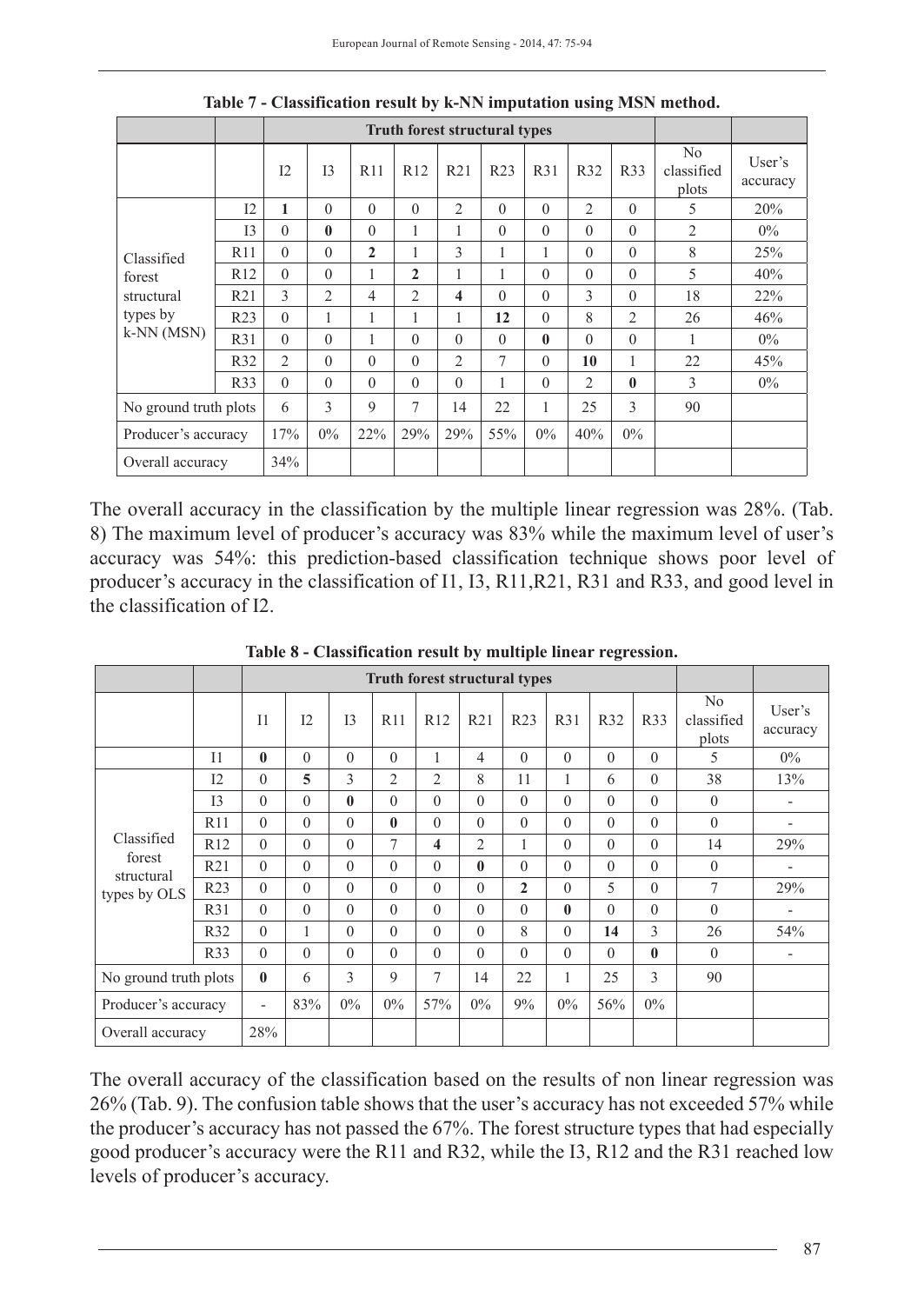|                       | $\alpha$ and $\alpha$ and $\alpha$ and $\alpha$ and $\alpha$ and $\alpha$ and $\alpha$ and $\alpha$ and $\alpha$ and $\alpha$ and $\alpha$ and $\alpha$ and $\alpha$ and $\alpha$ and $\alpha$ and $\alpha$ and $\alpha$ and $\alpha$ and $\alpha$ and $\alpha$ and $\alpha$ and $\alpha$ and $\alpha$ and $\alpha$ and $\alpha$ |                |                         |                |                 |                |                |                |              |          |              |                                       |                    |
|-----------------------|----------------------------------------------------------------------------------------------------------------------------------------------------------------------------------------------------------------------------------------------------------------------------------------------------------------------------------|----------------|-------------------------|----------------|-----------------|----------------|----------------|----------------|--------------|----------|--------------|---------------------------------------|--------------------|
|                       |                                                                                                                                                                                                                                                                                                                                  |                |                         |                |                 |                |                |                |              |          |              |                                       |                    |
|                       |                                                                                                                                                                                                                                                                                                                                  | I <sub>1</sub> | I2                      | I <sub>3</sub> | R <sub>11</sub> | R12            | R21            | R23            | R31          | R32      | R33          | N <sub>o</sub><br>classified<br>plots | User's<br>accuracy |
|                       | $_{11}$                                                                                                                                                                                                                                                                                                                          | $\mathbf{0}$   | $\theta$                | $\mathbf{0}$   | $\theta$        | $\overline{2}$ | $\overline{2}$ | $\theta$       | $\mathbf{0}$ | $\theta$ | $\theta$     | $\overline{4}$                        | $0\%$              |
|                       | 12                                                                                                                                                                                                                                                                                                                               | $\theta$       | $\overline{\mathbf{4}}$ | $\overline{c}$ | $\overline{c}$  | $\overline{2}$ | 9              | 11             | $\mathbf{0}$ | 6        | $\theta$     | 36                                    | 11%                |
|                       | I <sub>3</sub>                                                                                                                                                                                                                                                                                                                   | $\theta$       | $\Omega$                | $\bf{0}$       | $\Omega$        | $\Omega$       | $\Omega$       | $\Omega$       | 1            | $\Omega$ | $\Omega$     | 1                                     | $0\%$              |
| Classified            | R11                                                                                                                                                                                                                                                                                                                              | $\theta$       | $\theta$                | $\mathbf{0}$   | $\bf{0}$        | $\theta$       | $\theta$       | $\overline{0}$ | $\theta$     | $\theta$ | $\theta$     | $\mathbf{0}$                          |                    |
| forest                | R <sub>12</sub>                                                                                                                                                                                                                                                                                                                  | $\theta$       | 1                       | 1              | 6               | 3              | 3              | 1              | $\mathbf{0}$ | $\theta$ | $\theta$     | 15                                    | 20%                |
| structural            | R21                                                                                                                                                                                                                                                                                                                              | $\theta$       | $\theta$                | $\theta$       | $\Omega$        | $\Omega$       | $\mathbf{0}$   | $\Omega$       | $\theta$     | $\Omega$ | $\Omega$     | $\theta$                              |                    |
| types by NLS          | R <sub>23</sub>                                                                                                                                                                                                                                                                                                                  | $\theta$       | $\Omega$                | $\theta$       | $\theta$        | $\theta$       | $\Omega$       | $\mathbf{2}$   | $\theta$     | 5        | $\theta$     | 7                                     | 29%                |
|                       | R31                                                                                                                                                                                                                                                                                                                              | $\theta$       | $\theta$                | $\theta$       | $\theta$        | $\theta$       | $\theta$       | $\theta$       | $\bf{0}$     | $\theta$ | $\theta$     | $\mathbf{0}$                          |                    |
|                       | R32                                                                                                                                                                                                                                                                                                                              | $\theta$       | $\mathbf{1}$            | $\theta$       | 1               | $\Omega$       | $\theta$       | 8              | $\theta$     | 14       | 3            | 27                                    | 52%                |
|                       | R33                                                                                                                                                                                                                                                                                                                              | $\theta$       | $\theta$                | $\theta$       | $\Omega$        | $\theta$       | $\theta$       | $\Omega$       | $\mathbf{0}$ | $\Omega$ | $\mathbf{0}$ | $\theta$                              |                    |
| No ground truth plots | 7<br>3<br>9<br>22<br>$\theta$<br>6<br>14<br>1                                                                                                                                                                                                                                                                                    |                |                         |                |                 |                | 25             | 3              | 90           |          |              |                                       |                    |
|                       | 67%<br>Producer's accuracy<br>÷,                                                                                                                                                                                                                                                                                                 |                |                         | $0\%$          | $0\%$           | 43%            | $0\%$          | 9%             | $0\%$        | 56%      | $0\%$        |                                       |                    |
| Overall accuracy      |                                                                                                                                                                                                                                                                                                                                  | 26%            |                         |                |                 |                |                |                |              |          |              |                                       |                    |

|  | Table 9 - Classification result by non-linear regression. |  |  |  |
|--|-----------------------------------------------------------|--|--|--|
|--|-----------------------------------------------------------|--|--|--|

We can note a common trend across all techniques (used both in supervised classification and prediction-based classification) consisting in high levels of producer's accuracy of the forest structural type R32. Supervised classification techniques are poor in classifying the irregular structure, i.e. multi-stored stands, vice versa the linear and non-linear regression techniques provided the higher levels of producers' accuracy in these types of forest structure.

RF *k*-NN, MSN *k*-NN, OLS and NLS had comparable scaled RMSE values in prediction the basal area per hectare for small, medium and large trees and of all trees (Tab. 10). In all cases the error was greater in the prediction of basal area per hectare of medium trees (around 10 m2 /ha), and lower in the prediction of basal area per hectare of small trees  $(\text{around } 6.5 \text{ m}^2/\text{ha}).$ 

The technique that provided the best performance in basal area prediction was the *k*-NN with the MSN method: the  $R^2$  to predict small, medium, large and all trees was 0.71, 0.48, 0.69 and 0.56 respectively.

|              | $RMSE(m^2/ha)$ |               |            |            | <b>Scaled RMSE</b> |               |            |            | $\mathbb{R}^2$ |               |            |            |
|--------------|----------------|---------------|------------|------------|--------------------|---------------|------------|------------|----------------|---------------|------------|------------|
|              | K-NN<br>(RF)   | K-NN<br>(MSN) | <b>OLS</b> | <b>NLS</b> | K-NN<br>(RF)       | K-NN<br>(MSN) | <b>OLS</b> | <b>NLS</b> | K-NN<br>(RF)   | K-NN<br>(MSN) | <b>OLS</b> | <b>NLS</b> |
| Small trees  | 7.03           | 6.29          | 6.91       | 6.48       | 0.70               | 0.63          | 0.69       | 0.65       | 0.68           | 0.71          | 0.54       | 0.62       |
| Medium trees | 11.06          | 11.09         | 9.49       | 9.49       | 1.06               | 1.06          | 0.91       | 0.91       | 0.49           | 0.48          | 0.20       | 0.20       |
| Large trees  | 8.74           | 8.37          | 8.56       | 8.43       | 0.67               | 0.64          | 0.66       | 0.65       | 0.68           | 0.69          | 0.58       | 0.58       |
| All trees    | 11.16          | 10.65         | 8.82       | 8.86       | 0.93               | 0.89          | 0.73       | 0.74       | 0.54           | 0.56          | 0.48       | 0.47       |

**Table 10 - Root Mean Square Error (RMSE), scaled Root Mean Square Error (scaled RMSE) and determination coefficient (R2 ) for the prediction basal areas techniques.**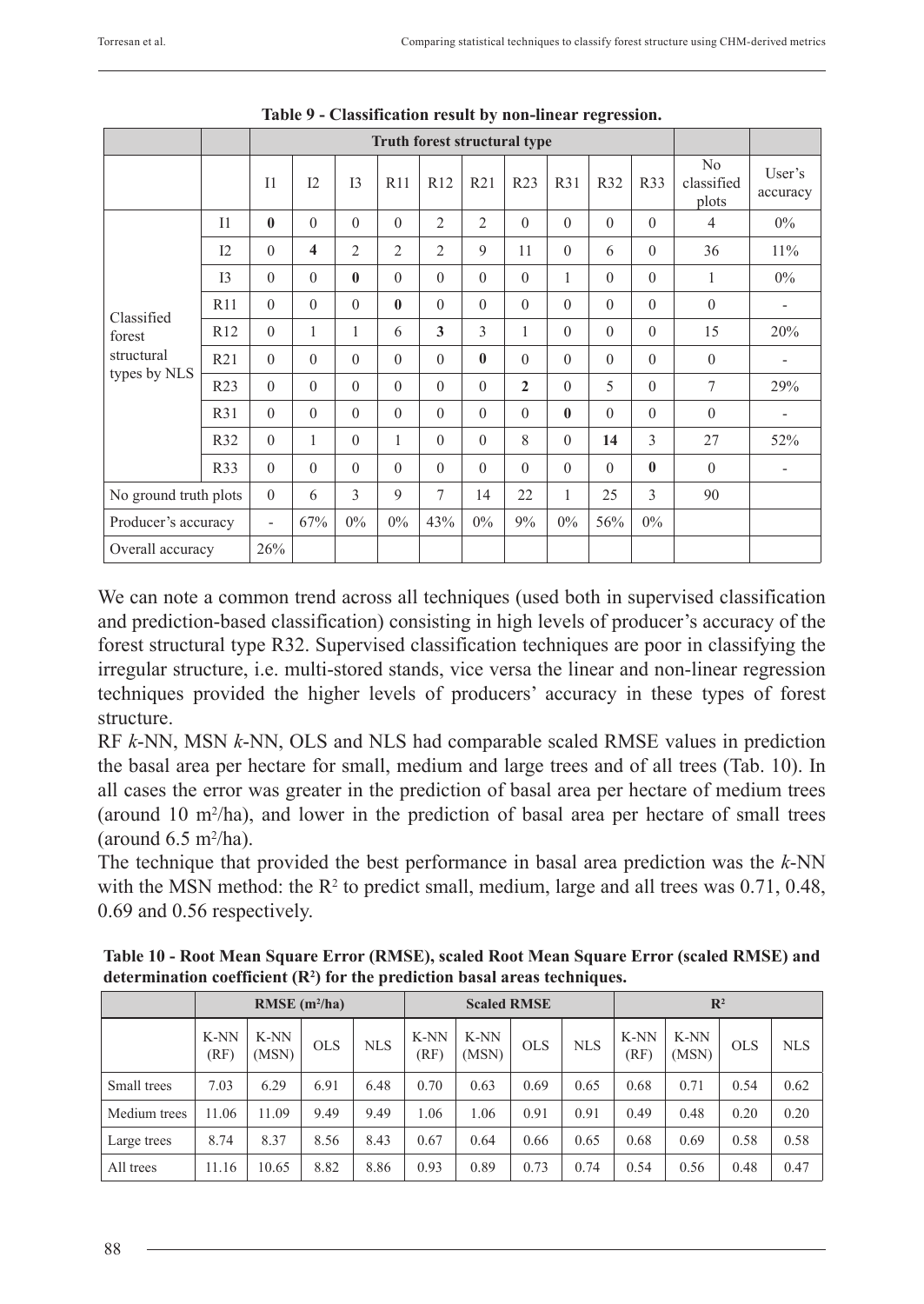## **Discussion**

To date, it often happens that the Italian forest technicians can exploit the CHM as a product of ALS surveys made for other non-forestry purposes at low [Clementel et al., 2012] or even no cost [Corona et al., 2012]. This availability has meant that the technicians, who deal with forest management planning, familiarize themselves with this product. For these reasons, it was considered essential to evaluate if this kind of limited lidar dataset could have application to forest structural prediction, and consequently for mapping forest structural types.

The results of this study suggest that the lidar-derived predictor variables extracted from CHMs may be used just for preliminary analyses within, for example, forest inventory processes that require the recognition of forest structural types with the advantage of reducing time-consuming and expensive fieldworks activities. In fact, the techniques used both in supervised classification approach and prediction-based classification approach did not produced satisfactory levels of classification accuracy. In this context, the non parametric techniques produced more accurate classifications with respect to the parametric techniques, and in particular the linear discriminant analysis provided the best results.

It is difficult to compare our results in terms of other related works, because in other studies lidar metrics were derived from the normalized cloud points, anyway it seems to us important to evaluate our results in relation to those obtained from researches with similar goals where classification approaches were applied.

Zhang et al. [2011] obtained a higher level of overall accuracy (91.4%) performing the linear discriminant analysis to classify five forest types in the Strzelecki Ranges (southeast Victoria, Australia) using eighteen lidar-derived predictor variables from the normalized returns. We are aware that the level of accuracy obtained in our study is not comparable to the Zhang et al. [2011] results, but probably the high number of forest structure types we wanted to classified (eleven vs. five) is a limiting factor of classification accuracy.

Chirici et al. [2013], to classify nine forest fuel types in the Mediterranean province of Palermo and Catania (Italy) previously observed and identified by photo interpretation, applied the RF technique using thirty-one ALS-based metrics calculated from the normalized height returns. The overall accuracy obtained through this technique was 45%, very similar to that obtained in this study.

Hudak et al. [2008], imputing plot-level basal area of eleven conifer species in Moscow Mountain and St. Joe Woodlands in north-central Idaho (USA) with MSN and RF imputation methods, obtained similar scaled RMSD to the present work (if the basal area of all trees is considered).

Considering that the results we obtained are very similar to the mentioned studies, we can say that our inference about the potential to use limited lidar data (i.e. CHM) to predict forest structure is here confirmed: variables extracted from the CHM have the same potentiality of those extracted from lidar point cloud datasets in predicting forest structure types. Furthermore, forests of Trento province cover a wide range of structural conditions which are not typical of this geographic area, are independent of site fertility and of climate conditions, this means that the findings from this study can be extrapolated and applied to other forests located outside the province of Trento.

We have to point out that the sample design of this study could have potentially influenced the statistical scope of inference limiting the goodness of the results: the unbalanced number of cases per forest structural type, due to the fact that in some cases the real forest structure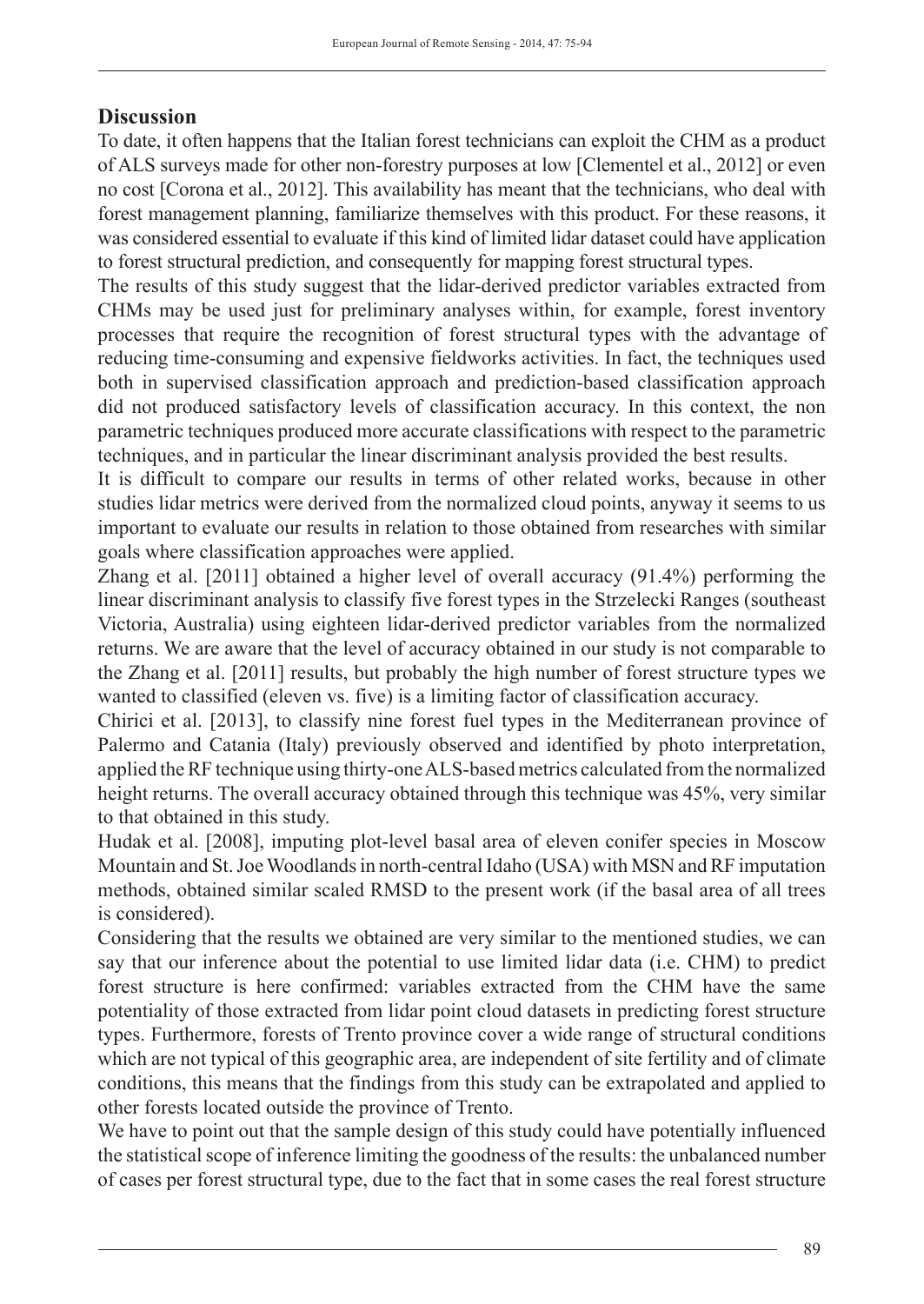type didn't match with those selected by the sampling, could have influenced the model classification accuracy. In fact if the within forest type variability (internal variability) is relatively high with respect to the between variability (external variability), then probably the difference among the forest structural types is the result of the internal variability. The availability of more data, acquired by future surveys carried out during the operations of forest plans revision, will allow retesting the techniques considered in this work. In addition, next investigations will consider families of structure that group together the twelve types of the structural classification system: one option could be to take in consideration the mono-stored forest stands (R11, R22, and R33), the bi-stored forest stands (R12, R13, R21, R23, R31, and R32), and the multi-stored forest stands (I1, I2, and I3).

The methodology used to calculate the canopy cover of small, medium and large trees through a diameter-height function working for all trees of the different forest structural types, does not represent a limitation of this study. The uncertainty when assigning a tree to a diameter class based only in its height by the diameter-height function subsists even on plot level, but this method of cover estimation doesn't pose a limitation in our analysis. In fact, if we consider for example the cover of small trees, at a first analysis the cover of this category of trees seems include the cover of medium and large trees, but each cover stratum includes only the pixels which height value falls in the range of tree height modelled by the diameter-height function and in this way we avoid the risk of double or triple count.

Hudak et al. [2008], instead of calling this predictor variable cover, called these variables STRATUM*n*, they considered seven strata where for example STRATUM4 is the percentage of vegetation returns  $>10$  m and  $\leq$  20 m in height. The height interval can be choice arbitrarily or can be define in some objective way, as in our study, anyway the cover estimation does not represent a problem in the analysis we would carry out. Moreover, considering that the CHM takes into account the outer canopy surface, it is more likely that the CHM "blanket" represents the tallest part of the crown. Lidar data coming from ALS campaigns that records more than first and last return per pulse allow to better see what happens inside each stratum, for this reason forest technician should be involved in the process of flight protocol definition.

## **Conclusion**

We can conclude that the canopy structure metrics computed from the CHM and used in the present study can be moderately useful for basal area imputation and hence in the classification process.

At any rate, this study confirmed the fact that coupling lidar data and sample inventory data we can support the forest management from multiple perspectives [Corona, 2010]. The classification methods here investigated may be used to validate the preliminary expeditious classification made by the foresters through a visual estimation during the forest inventory operations.

In spite of LDA provided the best levels of accuracy, we suggest to use this technique with sagacity when an high number of predictor variables is considered. In fact LDA is too flexible in situations with hundreds of highly correlated predictor variables, and it is too rigid in situations where the class boundaries in predictor space are complex and nonlinear [Hastie et al*.*, 1995]. On the contrary, RF algorithm can handle thousands of input variables without variable deletion and runs efficiently on large data sets. It does not over fit, and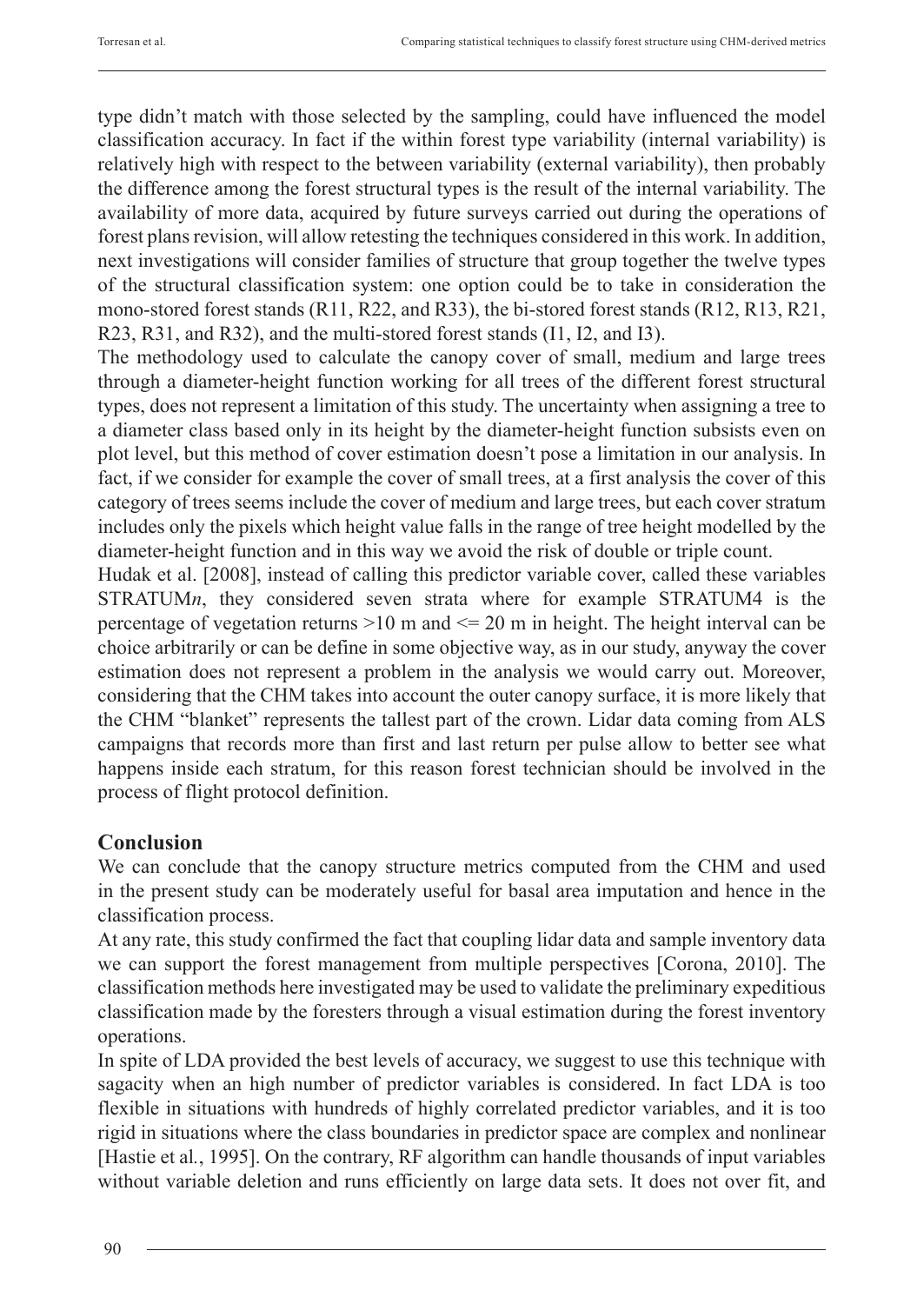there is no need for variable pre-selection [Strobl et al., 2007]. Moreover, RF is a flexible classification algorithm that directly provides measures of variable importance (related to the relevance of each variable in the classification process), that has the ability to model complex interactions among predictor variables and include an algorithm to imputing missing values.

## **References**

- Alberti G., Boscutti F., Pirotti F., Bertacco C., De Simon G., Sigura M., Cazorzi F., Bonfanti P. (2013) - *A LiDAR-based approach for a multi-purpose characterization of Alpine forests: an Italian case study.* iForest, 6: 156-168. doi: http://dx.doi.org/10.3832/ ifor0876-006.
- Ancel P., Wilhelm M.E., Lacombe E. (1999) *Peuplements forestiers du massif Vosgien; typologie et sylvicultures.* 51 pp. CNPF.
- Andersen H.E., Foster J.R., Reutebuch E. (2003) *Estimating forest structure parameters on Fort Lewis Military Reservation using Airborne Laser Scanner (LIDAR) data.* Proceedings of the Second International Precision Forestry Symposium, Seattle, Washington, June 15-17, 2003, pp. 45-53.
- Axelsson P. (1999) *Processing of laser scanner data algorithms and applications.* Journal of Photogrammetry and Remote Sensing, 54: 138-147. doi: http://dx.doi.org/10.1016/ S0924-2716(99)00008-8.
- Barilotti A., Sepic F., Abramo E., Crosilla F. (2007) *Assessing the 3D structure of the single crowns in mixed alpine forests.* In: Stilla, U., Mayer, H., Rottensteiner, F., Heipke, C., Hinz, S. (Eds.) PIA07. International Archives of Photogrammetry, Remote Sensing and Spatial Information Sciences, XXXVI-3/W49A.
- Breiman L. (2001) *Random Forests*. Machine Learning, 45 (1): 5-32. doi: http://dx.doi. org/10.1023/A:1010933404324.
- Chirici G., Scotti R., Montaghi A., Barbati A., Cartisano R., Lopez G, Marchetti M., McRoberts R.E., Olsonn H., Corona P. (2013) - *Stochastic gradient boosting classification trees for forest fuel types mapping through airborne laser scanning and IRS LISS-III imagery.* International Journal of Applied Earth Observation and Geoinformation, 25: 87-97. doi: http://dx.doi.org/10.1016/j.jag.2013.04.006.
- Clementel F., Colle G., Farruggia C., Floris A., Scrinzi G., Torresan C.(2012) *Estimating forest timber volume by means of "low-cost" LiDAR data.* Italian Journal of Remote Sensing, 44 (1): 125-140. doi: http://dx.doi.org/10.5721/ItJRS201244110.
- Corona P. (2010) *Integration of forest mapping and inventory to support forest management.* iForest, 3: 59-64. doi: http://dx.doi.org/10.3832/ifor0531-003.
- Corona P., Cartisano R., Salvati R., Chirici G., Floris A., Di Martino P., Marchetti M., Scrinzi G., Clementel F., Travaglini D., Torresan C. (2012) - *Airborne Laser Scanning to support forest resource management under alpine, temperate and Mediterranean environments in Italy.* European Journal of Remote Sensing, 45: 27-37. doi: http:// dx.doi.org/10.5721/EuJRS20124503.
- Crookston N.L., Finley A.O. (2008) *yaImpute: An R Package for kNN Imputation.* Journal of Statistical Software, 23 (10): 1-16.
- Curtis R. (1967) *Height-diameter and height-diameter-age equations for second-growth Douglas-fir.* Forest Science, 13: 365-375.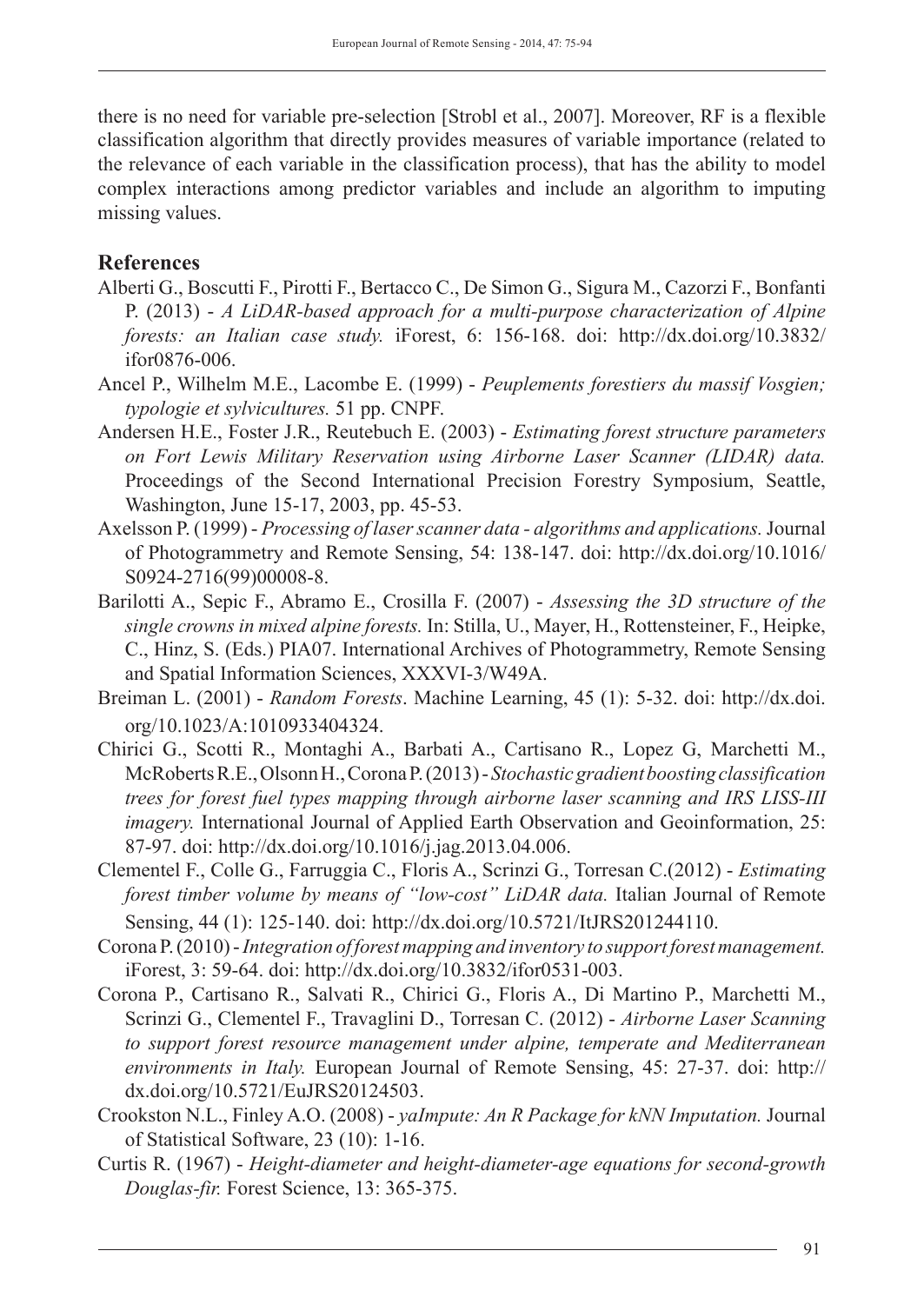- Cutler R.D., Edwards T.C., Beard K.H., Cutler A., Hess K.H., Gibson J., Lawler J.J. (2007) - *Random forests for classification in ecology.* Ecology, 88 (11): 2783-2792. doi: http:// dx.doi.org/10.1890/07-0539.1.
- De Natale F., Pignatti G. (2011) *Estensione e composizione dei boschi italiani.* In: Gasparini, P., Tabacchi, G. (a cura di) 2011 - L'Inventario Nazionale delle Foreste e dei serbatoi forestali di Carbonio INFC 2005. Secondo inventario forestale nazionale italiano. Metodi e risultati. Ministero delle Politiche Agricole, Alimentari e Forestali, Corpo Forestale dello Stato; Consiglio per la Ricerca e Sperimentazione in Agricoltura, Unità di Ricerca per la Pianificazione ed il Monitoraggio e la Pianificazione Forestale. Edagricole, Milano, pp. 99-111.
- Dubayah R.O, Knox R.G, Hofton M.A., Blair J.B., Drake J.B. (2000) *Land surface characterization using lidar remote sensing.* Hill, M., Aspinall, R. (Eds.), Spatial information for land use management, International Publishers Direct, Singapore.
- Ferraz A., Bretar F., Jacquemound S., Gonçalves G., Pereira L., Tomé M., Soares P. (2012) - *3-D mapping of multy-layered Mediterranea forest using ALS data.* Remote Sensing of Environment, 121: 210-223. doi: http://dx.doi.org/10.1016/j.rse.2012.01.020.
- Hastie T., Buja A., Tibshirani R. (1995) *Penalized discriminant analysis.* The Annals of Statistics, 23 (1): 73-102. doi: http://dx.doi.org/10.1214/aos/1176324456.
- Heurich M., Thoma F. (2008) *Estimation of forestry stand parameters using laser scanning data in temperate, structurally rich natural European beech (Fagus sylvatica) and Norway spruce (Picea abies) forests.* Forestry, 81 (5): 645-661. doi: http://dx.doi. org/10.1093/forestry/cpn038.
- Hudak A.T., Crookston N.L., Evans J.S., Falkowski M.J., Smith A.M.S., Gessler P.E., Morgan P. (2006) - *Regression modeling and mapping of coniferous forest basal area and tree density from discrete-return lidar and multispectral satellite data.* Canadian Journal of Remote Sensing, 32 (2): 126-138. doi: http://dx.doi.org/10.5589/m06-007.
- Hudak A.T., Crookston N.L., Evans J.S., Hall D.E., Falkowski M.J. (2008) *Nearest neighbor imputation of species-level, plot-scale forest structure attributes from LiDAR data.* Remote Sensing of Environment, 112: 2232-2245. doi: http://dx.doi.org/10.1016/ j.rse.2007.10.009.
- Kendall M.G., Buckland W.R. (1975) *A Dictionary of Statistics Terms.* Third edition. Longman Group Limited. 166 pp. ISBN 0 582 46304 1.
- Lefsky M.A., Harding D., Cohen W.B., Parker G., Shugart H.H. (1999) *Surface Lidar Remote Sensing of Basal Area and Biomass in Deciduous Forests of Eastern Maryland, USA.* Remote Sensing of Environment, 67:83-98. doi: http://dx.doi.org/10.1016/S0034- 4257(98)00071-6.
- Lewin-Koh N.J., Bivand R. (2012) *Maptools: Tools for reading and handling spatial objects.* R package version 0.8-14.
- Liaw A., Wiener M. (2002) *Classification and regression by randomForest.* R News, 2 (3): 18-22, ISSN 1609-3631.
- Lumley T. (2004) *Leaps: regression subset selection.* R package version 2.7. Uses Fortran code by Alan Miller.
- Maltamo M., Malinen J., Kangas A., Härkönen S., Pasanen A.M. (2003) *Most similar neighbor based stand variable estimation for use in inventory by compartments in Finland.* Forestry, 76 (4): 449-464. doi: http://dx.doi.org/10.1093/forestry/76.4.449.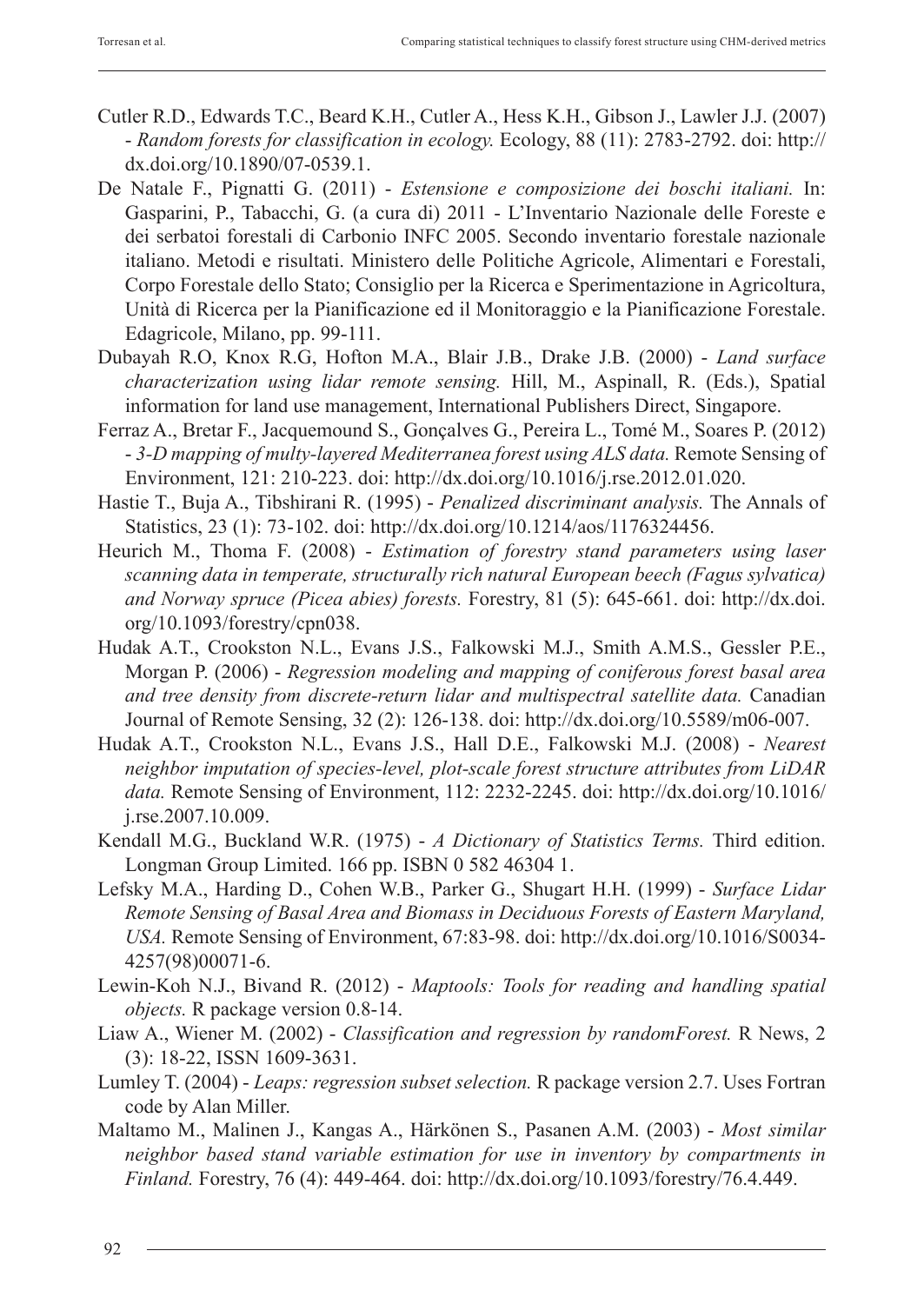- Maltamo M., Packalén P., Yu X., Eerikäinen K., Hyyppä J., Pitkänen J. (2005) *Identifing and quintifying structural characteristics of heterogeneous borela forests using laser scanner data.* Forest Ecology and Management, 216: 41-50. doi: http://dx.doi. org/10.1016/j.foreco.2005.05.034.
- Means J.E., Acker S.A., Fitt B.J., Renslow M., Emerson L., Hendrix C.J. (2000) *Predicting forest stand characteristics with airborne scanning lidar.* Photogrammetric Engineering & Remote Sensing, 66 (11): 1367-1371.
- Means J.E., Acker S.A., Harding D.J, Blair J.B., Lefsky M.A., Cohen W.B., Harmon M.E., McKee W.A. (1999) - *Use of large-footprint scanning airborne lidar to estimate forest stand characteristics in the Western Cascades of Oregon.* Remote Sensing of Environment, 67: 298-308. doi: http://dx.doi.org/10.1016/S0034-4257(98)00091-1.
- Muinonen E., Maltamo M., Hyppanen H., Vainikainen V. (2001) *Forest stand characteristics estimation using a most similar neighbor approach and image spatial structure information.* Remote Sensing of Environment, 78: 223-228. doi: http://dx.doi. org/10.1016/S0034-4257(01)00220-6.
- Næsset E. (1997) *Estimating timber volume of forest stands using airborne laser scanner data.* Remote Sensing of Environment, 61: 246-253. doi: http://dx.doi.org/10.1016/ S0034-4257(97)00041-2.
- Næsset E. (2002) *Predicting forest stand characteristics with airborne scanning laser using a practical two-stage procedure and field data.* Remote Sensing of Environment, 80: 88-99. doi: http://dx.doi.org/10.1016/S0034-4257(01)00290-5.
- Odasso M. (2002) *I tipi forestali del Trentino.* Report del Centro di Ecologia Alpina, 25, 192 pp.
- Ok A.O., Akar O., Gungor O. (2012) *Evaluation of random forest method fro agricultural crop classification*. European Journal of Remote Sensing, 45:421-432. doi: http://dx.doi. org/10.5721/EuJRS20124535.
- Reimann C., Filzmoser P., Garrett R., Dutter R. (2008) *Statistical Data Analysis Explained: Applied Environmental Statistics with R.* WILEY, 2008, 362 pp. ISBN 047098581X.
- Riaño D., Valladares F., Condésand S., Chuvieco E. (2004) *Estimation of leaf area index and covered ground from airborne laser scanner (Lidar) in two contrasting forests.* Agricultural and Forest Meteorology, 124: 269-275. doi: http://dx.doi.org/10.1016/ j.agrformet.2004.02.005.
- Schwarz G. (1978) *Estimating the dimension of a model.* Annals of Statistics, 6: 461-464. doi: http://dx.doi.org/10.1214/aos/1176344136.
- Scrinzi G., Clementel F., Colle G., Farruggia C., Floris A., Torresan C. (2011) *L'inventario dendromemtrico nella nuova pianificazione forestale aziendale trentina (NPFAT).* Provincia Autonoma di Trento - Servizio Foreste e Fauna, Consiglio per la Ricerca e la Sperimentazione in Agricoltura, 105 pp. ISBN 978-88-7702-322-3.
- Staudhammer C.L., LeMay V.M. (2001) *Introduction and evaluation of possible indices of stand structural diversity.* Canadian Journal of Forest Research, 31: 1105-1115. doi: http://dx.doi.org/10.1139/cjfr-31-7-1105.
- Strobl C., Boulesteix A.L., Augustin T. (2007) *Unbiased split selection for classification trees based on the Gini index.* Computational Statistics & Data Analysis, 52 (1): 483- 501. doi: http://dx.doi.org/10.1016/j.csda.2006.12.030.
- Suárez J., Fonweban J., Gardiner B. (2012) *Supporting precision forestry in Great Britain.* Earthzine (http://www.earthzine.org/2012/06/22/supporting-precision-forestry-in-great-